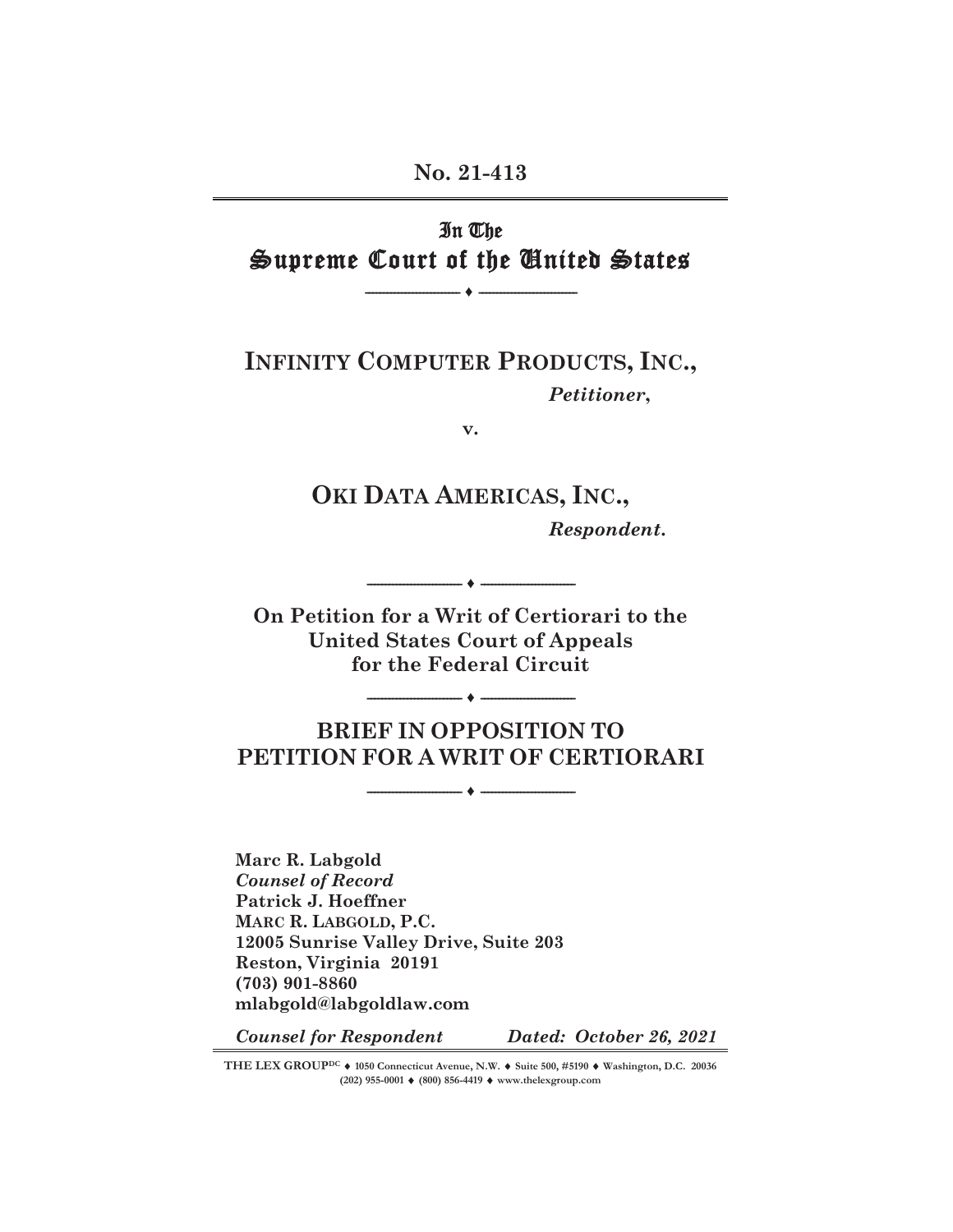#### **QUESTION PRESENTED**

The Patent Act provides that a patent "specification shall conclude with one or more claims particularly pointing out and distinctly claiming the subject matter which the applicant regards as his invention." 35 U.S.C. § 112, ¶ 2 (2006). In *Nautilus, Inc. v. Biosig Instruments, Inc*., 572 U.S. 898 (2014), this Court made clear that "[a] patent is invalid for indefiniteness if its claims, read in light of the patent's specification and prosecution history, fail to inform, with reasonable certainty, those skilled in the art about the scope of the invention." *Id*. at 908 (alterations in original). In *Teva Pharmaceuticals USA, Inc. v Sandoz, Inc.*, 574 U.S. 318 (2015), this Court made clear that "[w]hen the district court reviews only evidence intrinsic to the patent, the judge's determination is solely a determination of law, and the court of appeals will review that construction *de novo*." *Id*. at 320. In this case, the district court relied solely upon the intrinsic evidence—which evidence on its face presented two contradictory explanations—to find the claims were invalid as indefinite as a matter of law. The Federal Circuit, following this Court's precedent, reviewed that decision *de novo* and, relying solely upon the contradictory intrinsic evidence, found one of skill in the art could not be reasonably certain as to the scope of the invention. On that basis, the court found the claims invalid as indefinite as a matter of law. Neither court ignored any extrinsic evidence, but instead, both concluded the expert evidence presented did not address the case-specific definiteness question presented. The question presented is:

Whether this Court should grant certiorari when the Federal Circuit relied upon intrinsic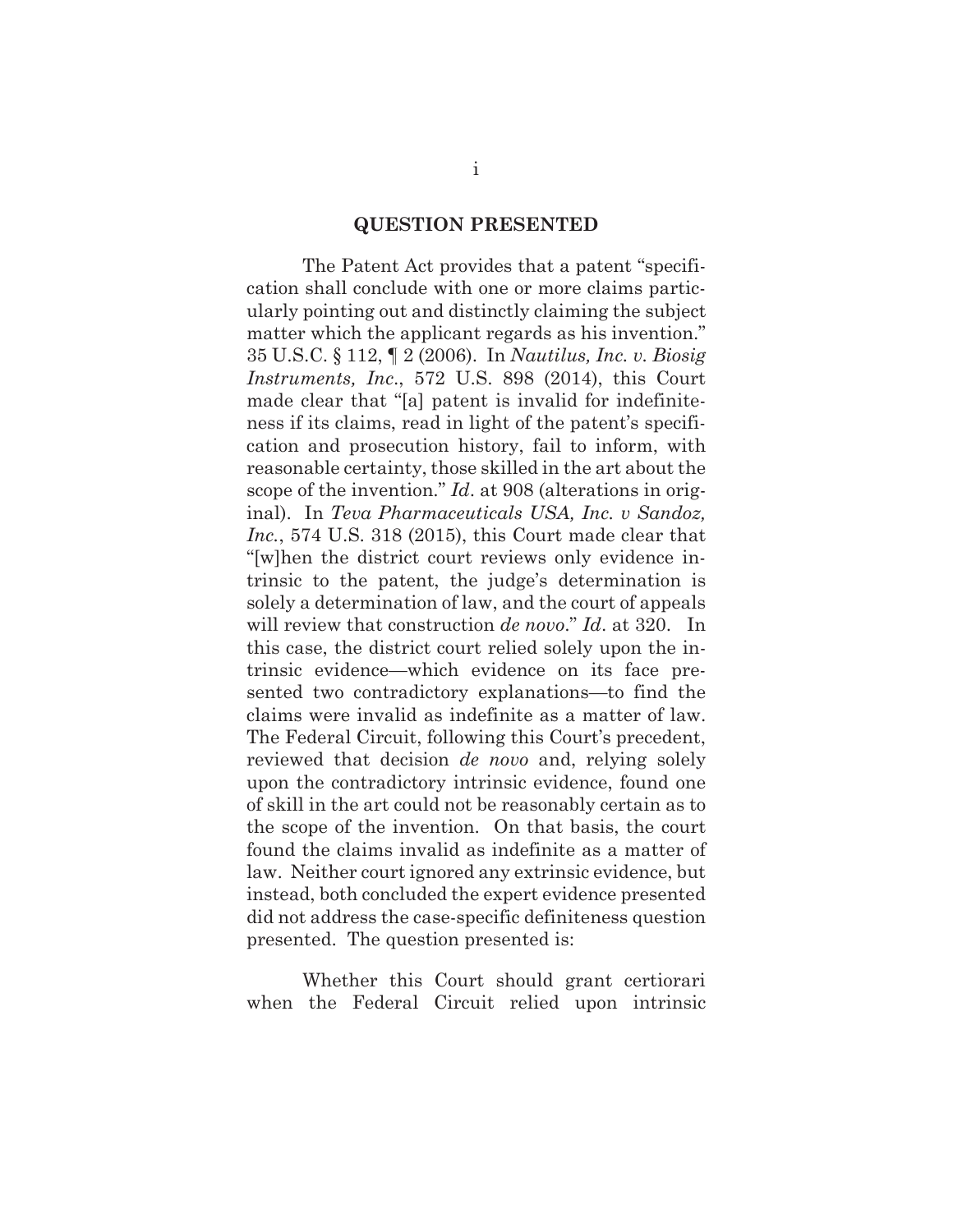evidence to find patent claims indefinite as a matter of law, in a case where neither party offered extrinsic evidence on the case-specific definiteness issue presented.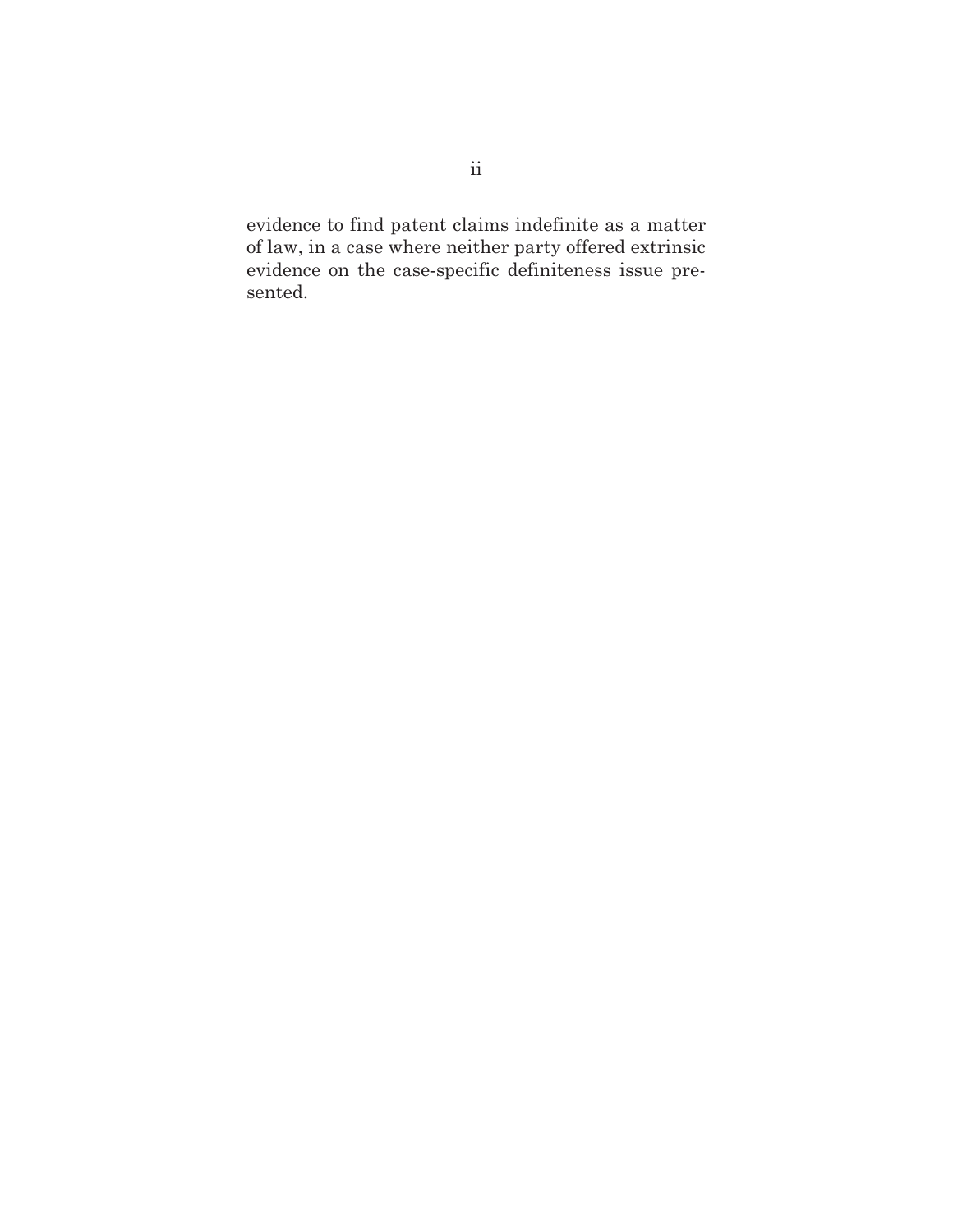### **RULE 29.6 STATEMENT**

 Oki Data Americas, Inc. is a wholly-owned subsidiary of Oki Electric Industry Co., Ltd. No other publicly held company owns 10% or more of the stock of Oki Data Americas, Inc.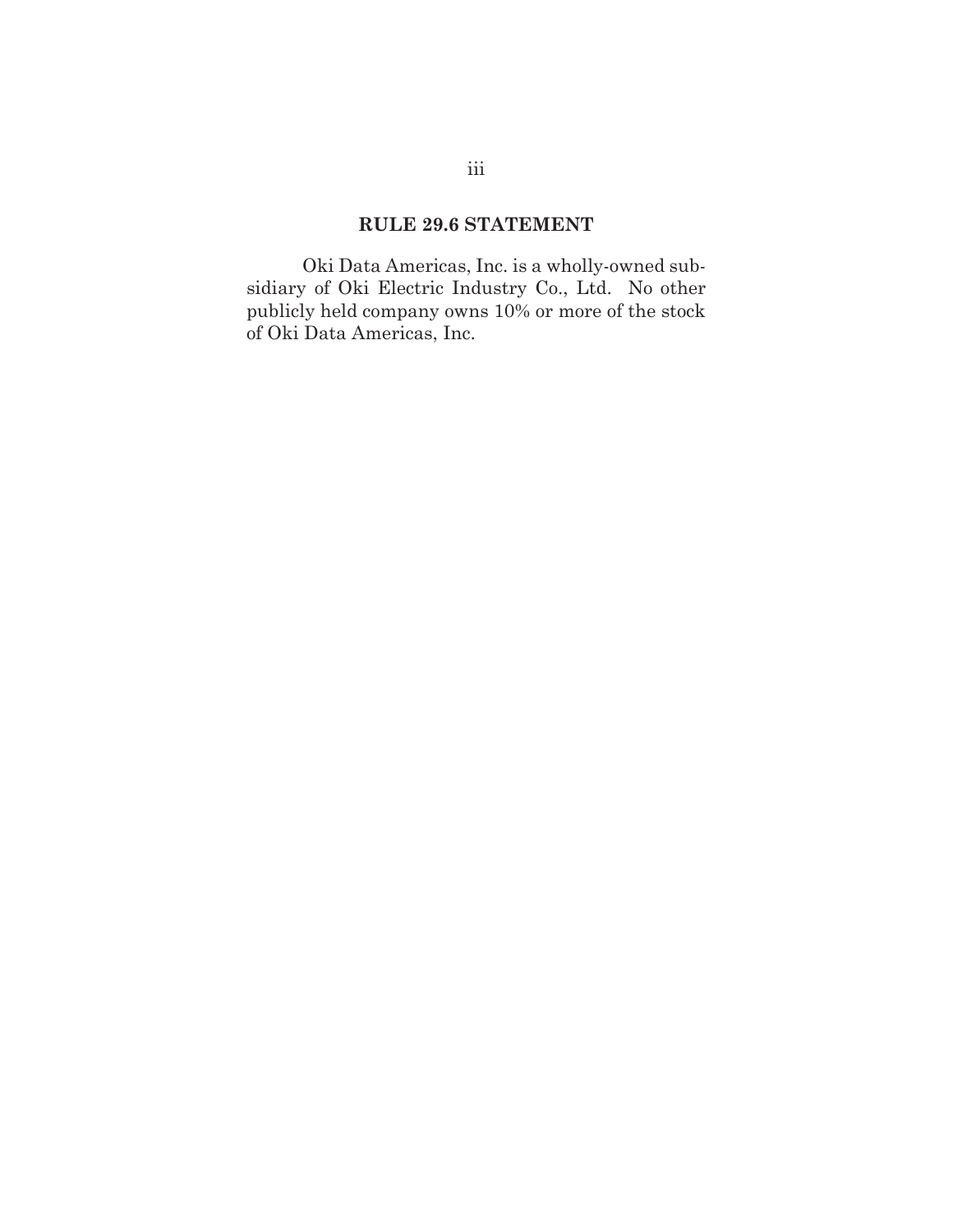# **TABLE OF CONTENTS**

|                                      | COUNTERSTATEMENT OF THE CASE3                                                        |  |
|--------------------------------------|--------------------------------------------------------------------------------------|--|
| $\mathbf{A}$ .                       |                                                                                      |  |
| <b>B.</b>                            |                                                                                      |  |
| C.                                   |                                                                                      |  |
| D.                                   | Proceedings in the Court of Appeals10                                                |  |
| REASONS FOR DENYING THE PETITION  13 |                                                                                      |  |
| I.                                   | THE COURT OF APPEALS' HOLD-<br>ING FOLLOWS DIRECTLY FROM<br>GOVERNING PRECEDENT 13   |  |
| II.                                  | DECISION BELOW DOES<br>THE<br>NOT PRESENT ANY ISSUE THE<br>NAUTILUS COURT LEFT UNAN- |  |
|                                      |                                                                                      |  |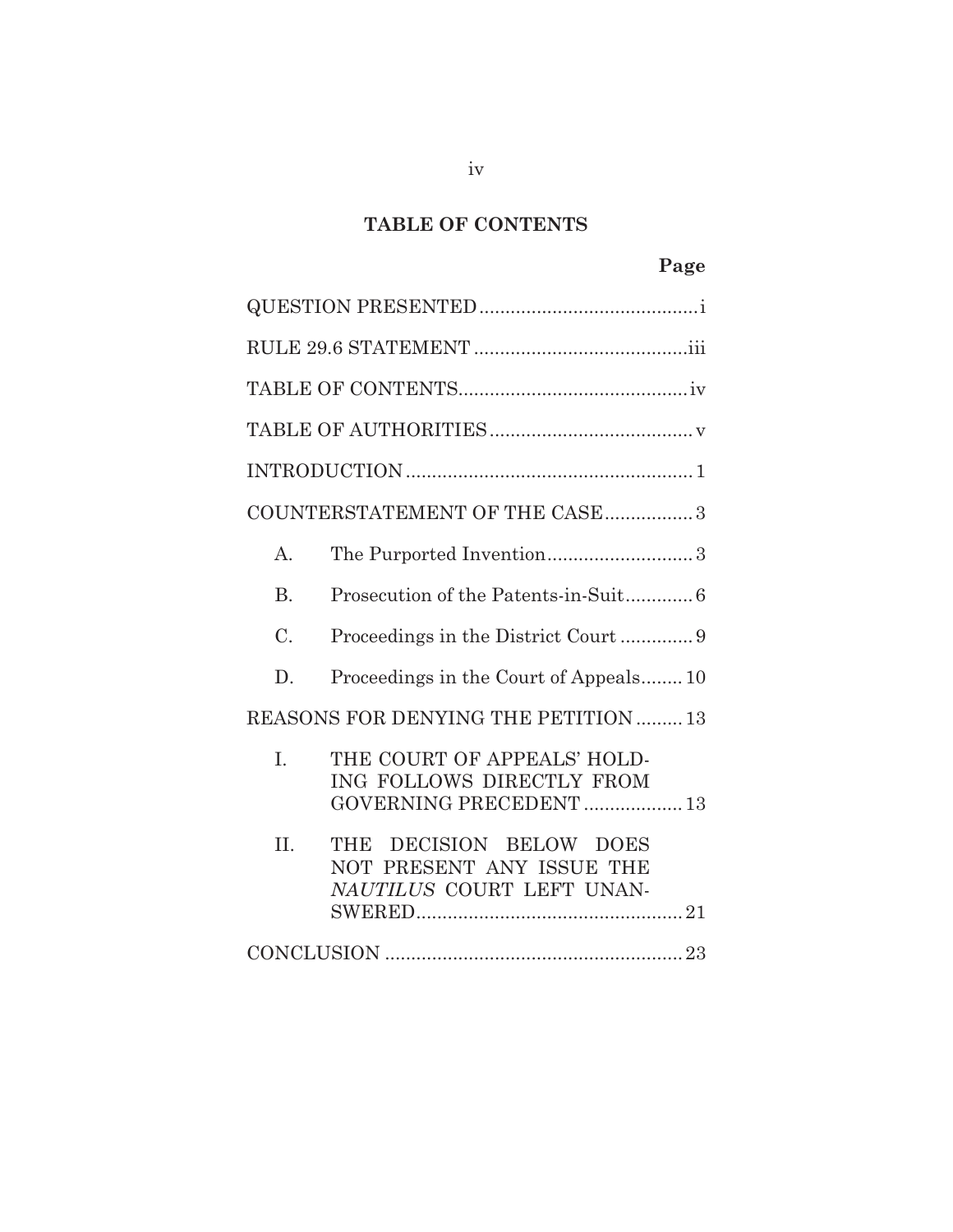# **TABLE OF AUTHORITIES**

**Page(s)** 

### **CASES**

| Festo Corp. v. Shoketsu Kinzoku<br>Kogyo Kabushiki Co.,                              |
|--------------------------------------------------------------------------------------|
| Goodyear Dental Vulcanite Co. v. Davis,                                              |
| Graham v. John Deere Co. of Kansas City,                                             |
| Markman v. Westview Instruments,                                                     |
| Merrill v. Yeomans,                                                                  |
| Nautilus, Inc. v. Biosig Instruments, Inc.,                                          |
| Permutit Co. v. Graver Corp.,                                                        |
| Sisson v. Ruby,                                                                      |
| Teva Pharmaceuticals USA, Inc. v Sandoz, Inc.,                                       |
| Teva Pharms. USA, Inc. v. Sandoz, Inc.,<br>789 F.3d 1335 (Fed. Cir. 2015) 12, 16, 20 |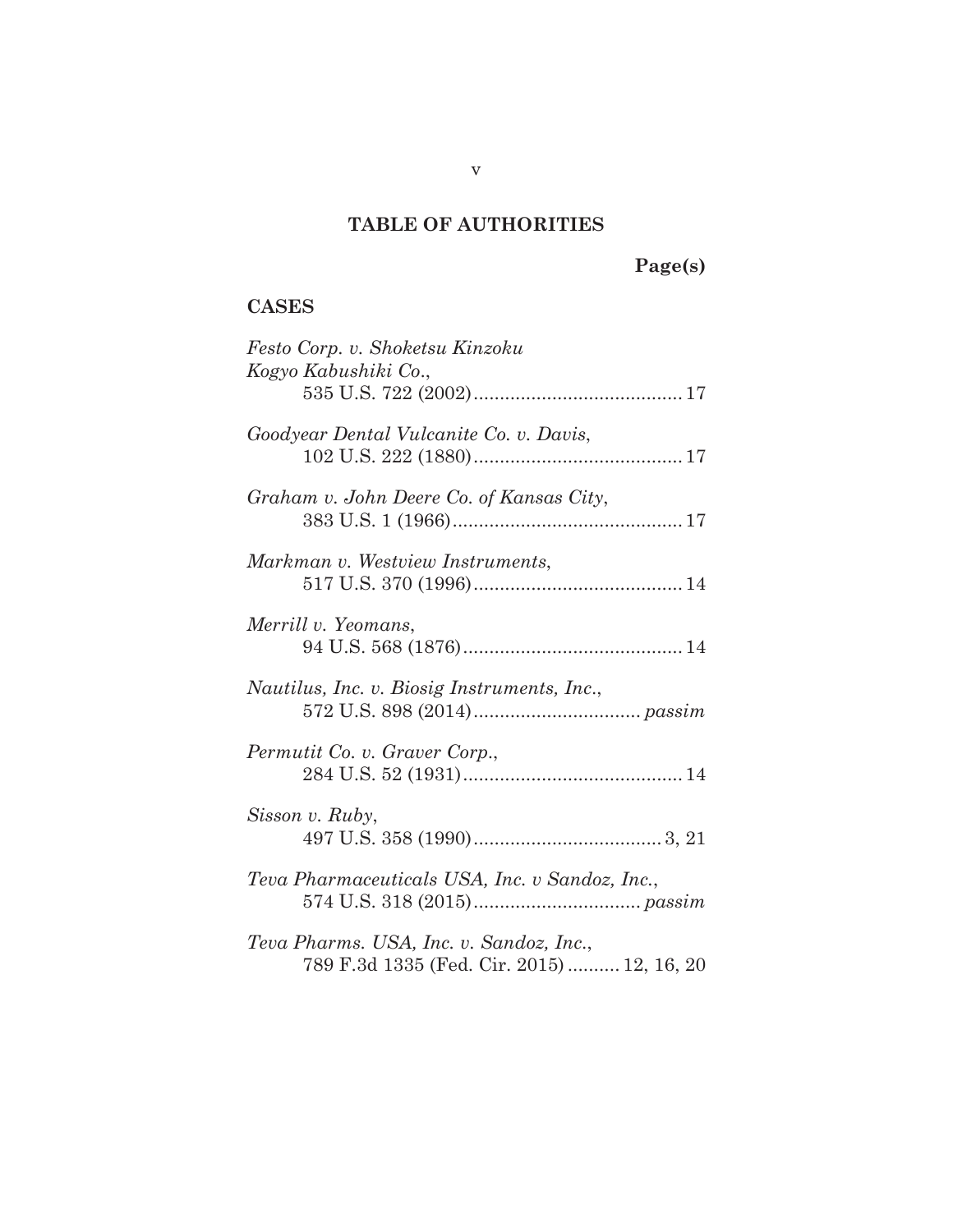| United Carbon Co. v. Binney & Smith Co., |  |
|------------------------------------------|--|
|                                          |  |

## **STATUTE**

|--|--|--|--|--|--|--|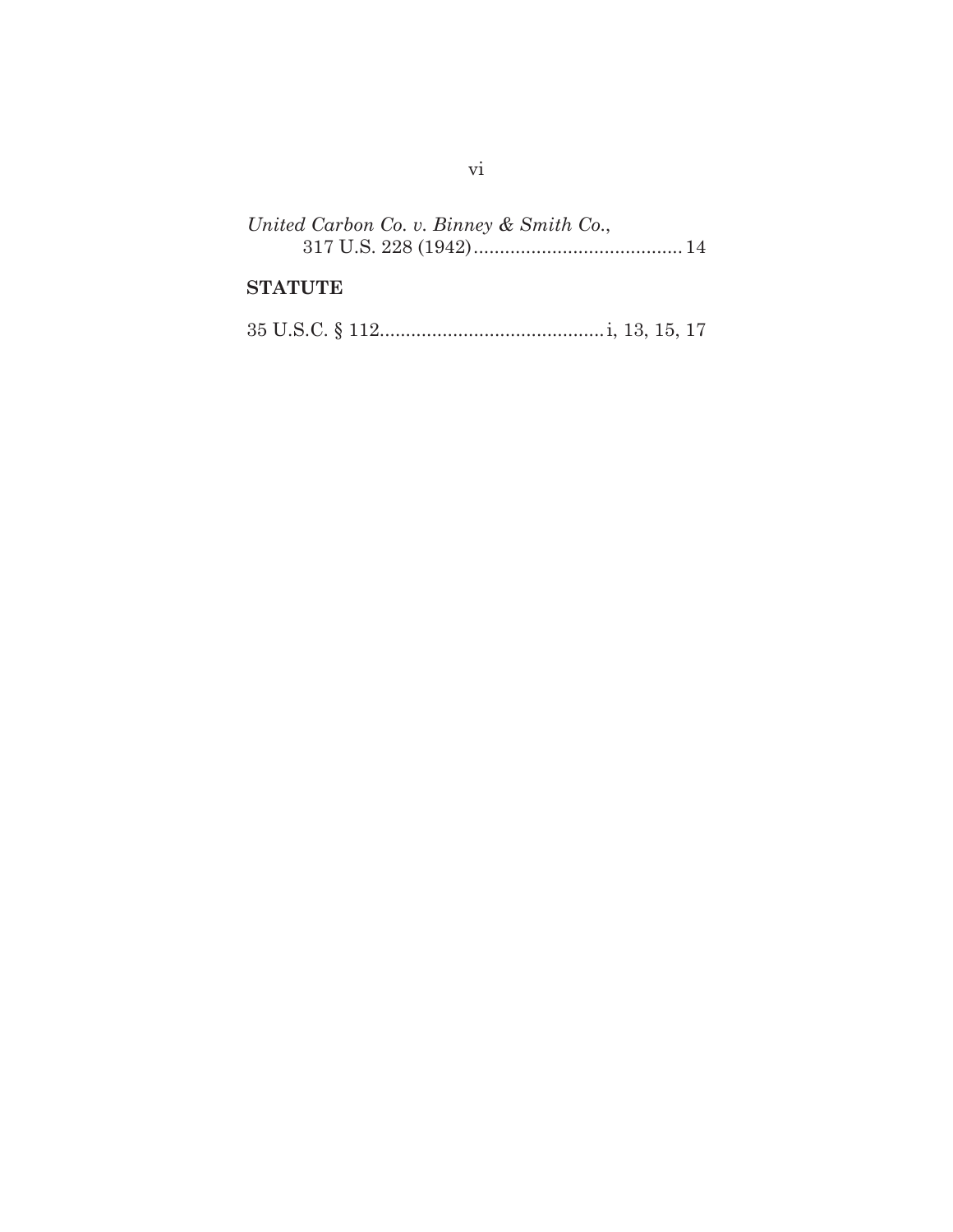#### **INTRODUCTION**

The Federal Circuit correctly held Petitioner Infinity's patent claims invalid as indefinite by applying well-established legal principles to a particularly idiosyncratic record. The decision below followed directly from the language of the Patent Act and this Court's precedent. There is no split of authority, there was no dissent, and not a single judge voted to rehear the decision *en banc*. Further, the decision below does not "threaten[] to upend all that this Court sought to achieve." Pet. 2. Instead, it is Infinity's approach that, if accepted, would overturn decades of jurisprudence and introduce conflict and confusion into the law well beyond the issue of indefiniteness.

The Federal Circuit held the claim terms "passive link" and "computer" indefinite—not because the terms on their own were uncertain—but rather because of the "relationship between the two in the context of these claims." Pet. App. 18a. This case-specific posture arose from Infinity's unequivocal response to the district court's question during the claim construction hearing:

> The Court: "In order for these claims to be definite, does one of skill in the art have to be *reasonably certain where the passive link ends and the computer begins*?"

Infinity's counsel: "Yes."

Pet. App. 10a, n. 2, quoting J.A.3855 (emphasis added).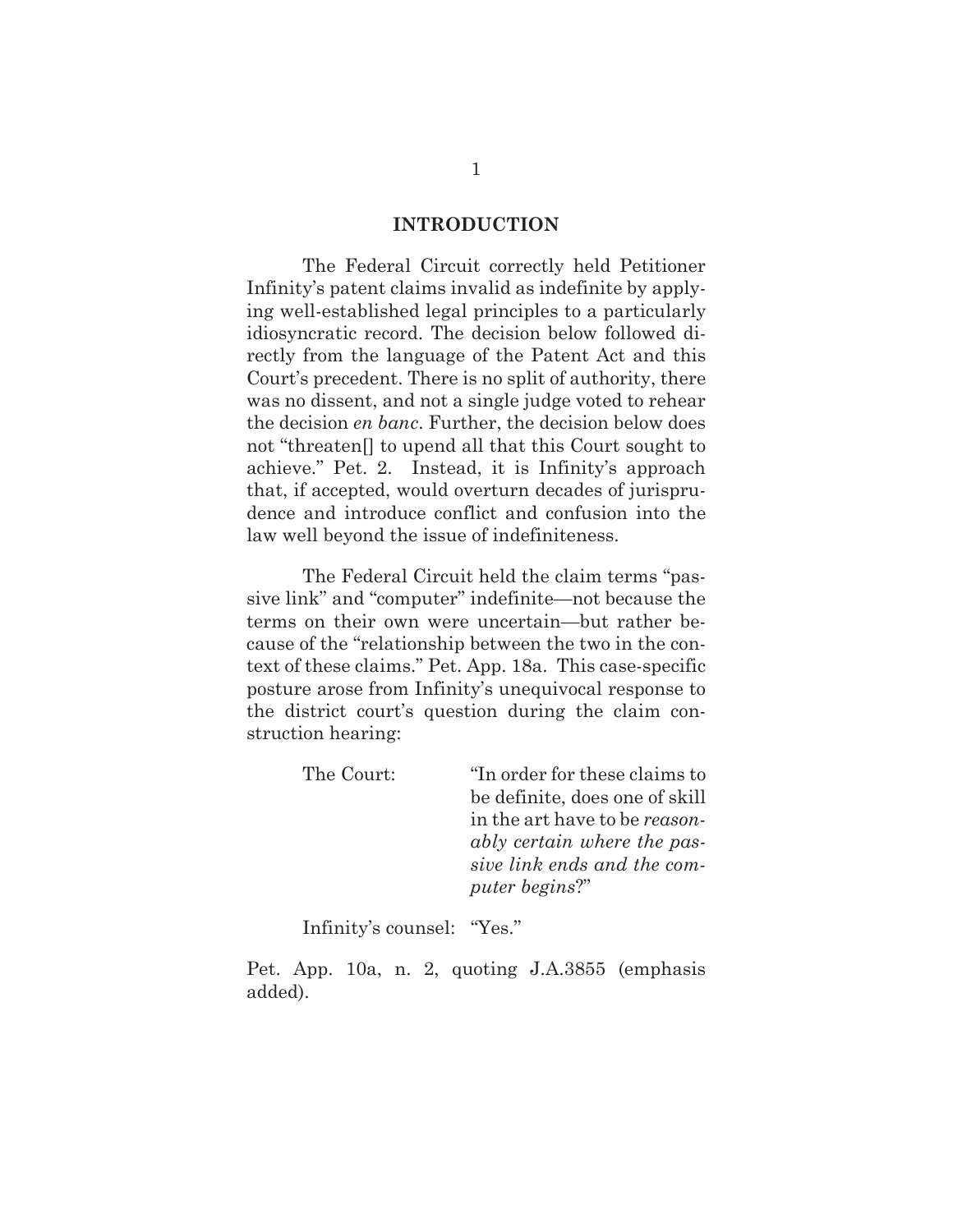It is from that case-specific perspective that the Federal Circuit set out to assess whether the "patent's claims, viewed in light of the specification and prosecution history, inform those skilled in the art about the scope of the invention with reasonable certainty." *Nautilus*, 572 U.S. at 910. Because the term "passive link" does not appear in the specification of the patents-in-suit, the court turned to the prosecution history in order to address the question that Infinity itself acknowledged was determinative of definiteness—*i.e*., whether one skilled in the art could be reasonably certain where the "passive link" ends and the "computer" begins*.* The prosecution history revealed that Infinity had presented two contradictory explanations that made it impossible for one skilled in the art to be reasonably certain as to where the "passive link" ends and the "computer" begins. Relying solely on the intrinsic evidence, the court concluded the claims were invalid as a matter of law. *Teva*, 574 U.S. at 320.

Infinity erroneously contends that the Federal Circuit ignored Infinity's expert declaration. The court considered the declaration but found, as is undisputed, the expert declaration does not address whether one of ordinary skill in the art could determine with reasonable certainty where the "passive link" ends and the "computer" begins. This case, therefore, is not a vehicle for answering the question presented by Petitioner. As acknowledged by Petitioner, "Infinity's expert explained that the term [passive link] 'is well understood by those skilled in the art *as a connection which is not active*.'" Pet. 14 (emphasis added). The expert provided testimony about how a person of skill in the art would interpret "passive link" but did not, as the court of appeals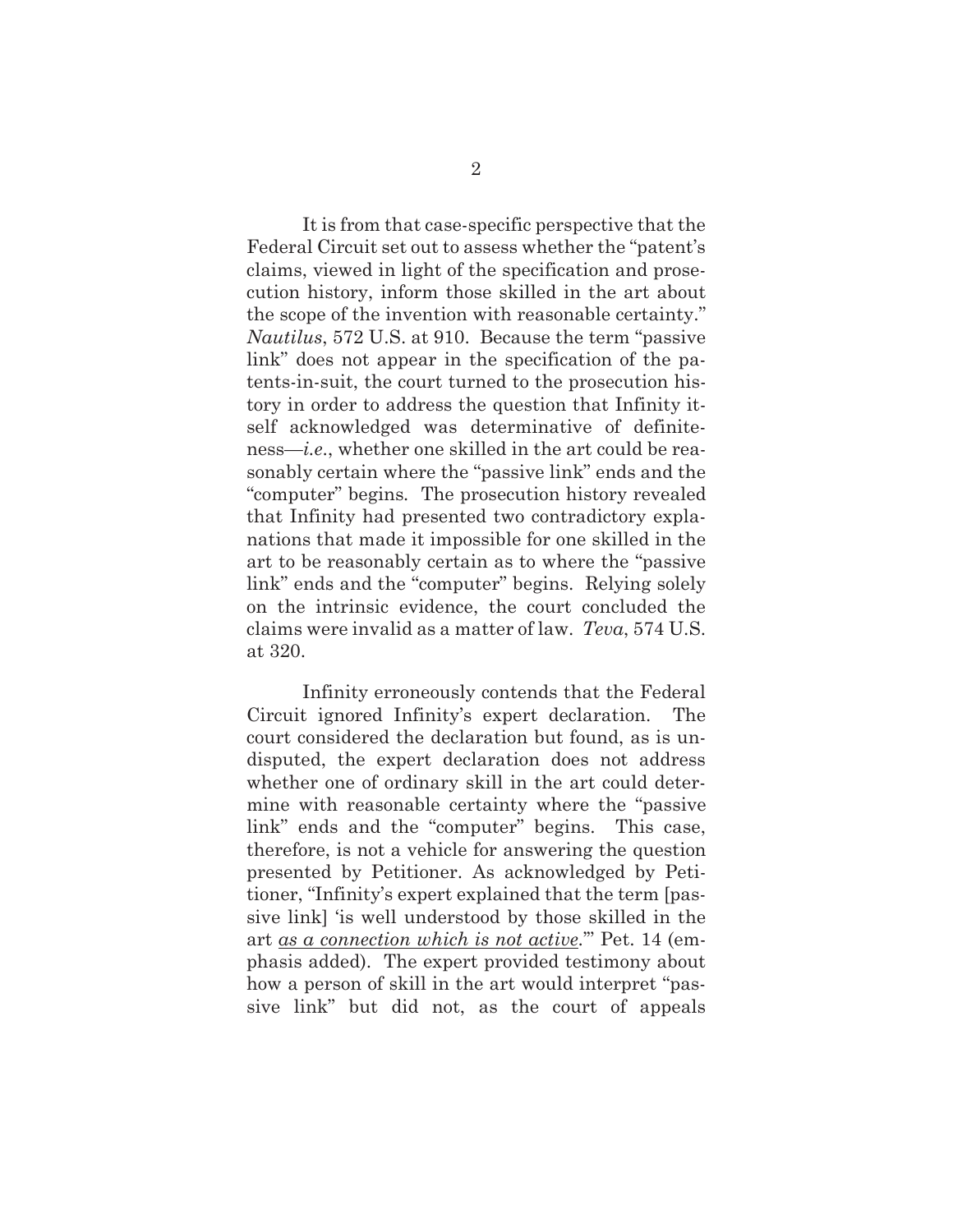explained, address the issue presented—*i.e.*, where the "passive link" ends and the "computer" begins. Pet. App. 16a.

Finally, Infinity's assertion (Pet. 19) that this case "will permit the Court to resolve the open questions concerning the factual inquiries underlying indefiniteness and the appropriate burden of proof" is similarly misplaced. The burden of proof was not contested or in any way addressed at the court of appeals and, as such, the Court should decline to consider this argument now. *Sisson v. Ruby*, 497 U.S. 358, n.1 (1990).

The petition for a writ of certiorari should be denied.

#### **COUNTERSTATEMENT OF THE CASE**

#### **A. The Purported Invention**

The original patent application—U.S. Patent Application No. 08/226,278 ("the '278 application") disclosed a circuit design for simulating a phone network between a personal computer ("PC" or "computer") and a facsimile machine on the same desk. CAFC JA3353-3401. This circuitry allowed the connected facsimile machine to function as a printer or scanner for the connected computer. *Id*. In a later filed continuation-in-part application ("the CIP application"), Infinity disclosed a new system for connecting a facsimile machine and a computer using a direct connection with no intervening circuitry. CAFC JA80-82, 86 at 6:51-67.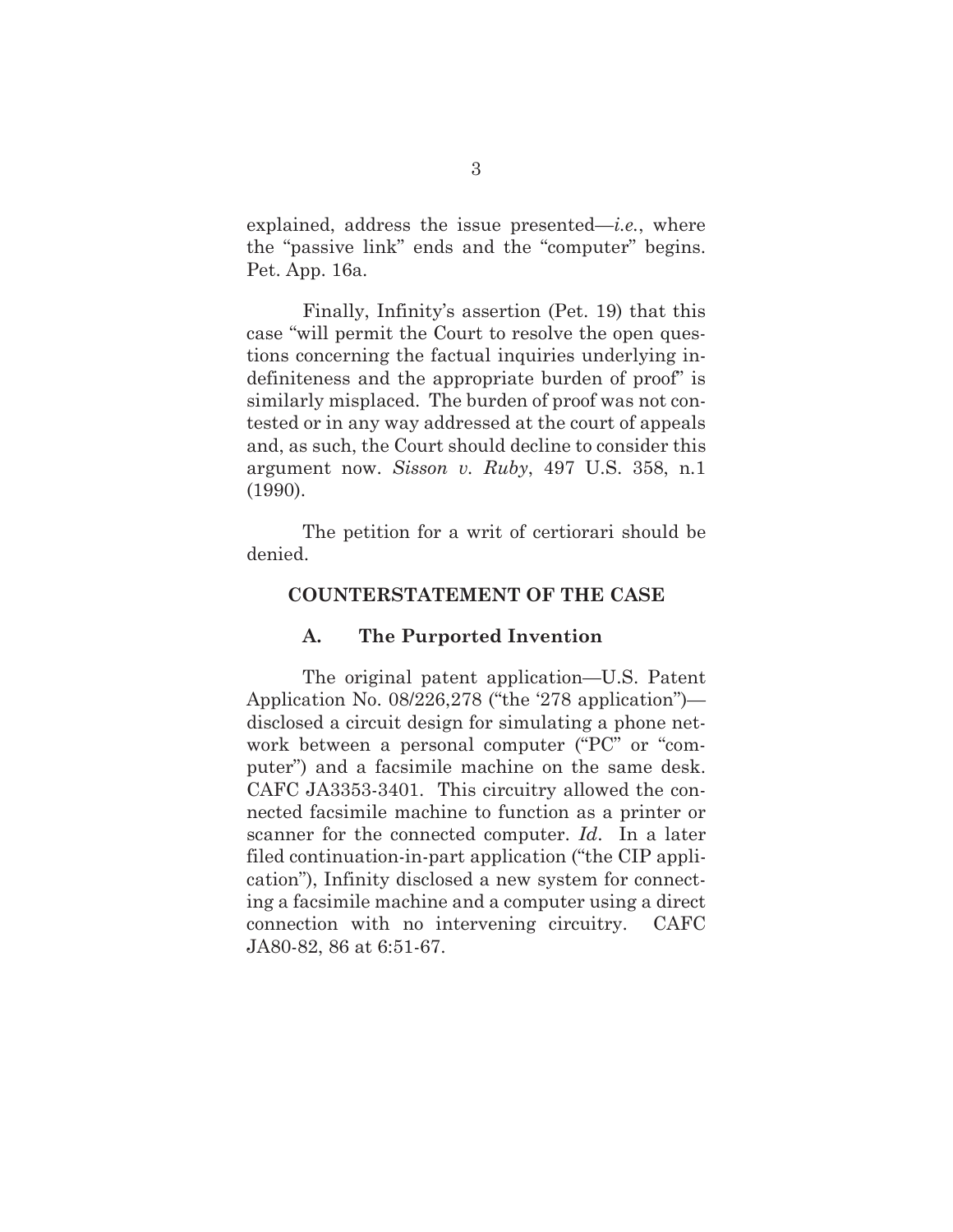The CIP application led to the issuance of the four patents, each with identical specifications, that claimed this new system: U.S. Patent Nos. 6,894,811 ("the '811 patent"), 7,489,423, 8,040,574, and 8,294,915 (collectively, the "patents-in-suit"). The parties agreed that Claim 1 of the '811 patent is representative:

> 1. A method of creating a scanning capability from a facsimile machine to a computer, with scanned image digital data signals transmitted through a bi-directional direct connection via a *passive link between the facsimile machine and the computer*, comprising the steps of:

> by-passing or isolating the facsimile machine and the computer from the public network telephone line;

> coupling the facsimile machine to the computer;

> conditioning the computer to receive digital facsimile signals representing data on a scanned document; and

> conditioning the facsimile machine to transmit digital signals representing data on a scanned document to the computer, said computer being equipped with unmodified standard protocol send/receive driver communications software enabling the reception of scanned image signals from the facsimile machine, said transmitted digital facsimile signals being received directly into the computer through the bi-directional direct connection via the *passive link*,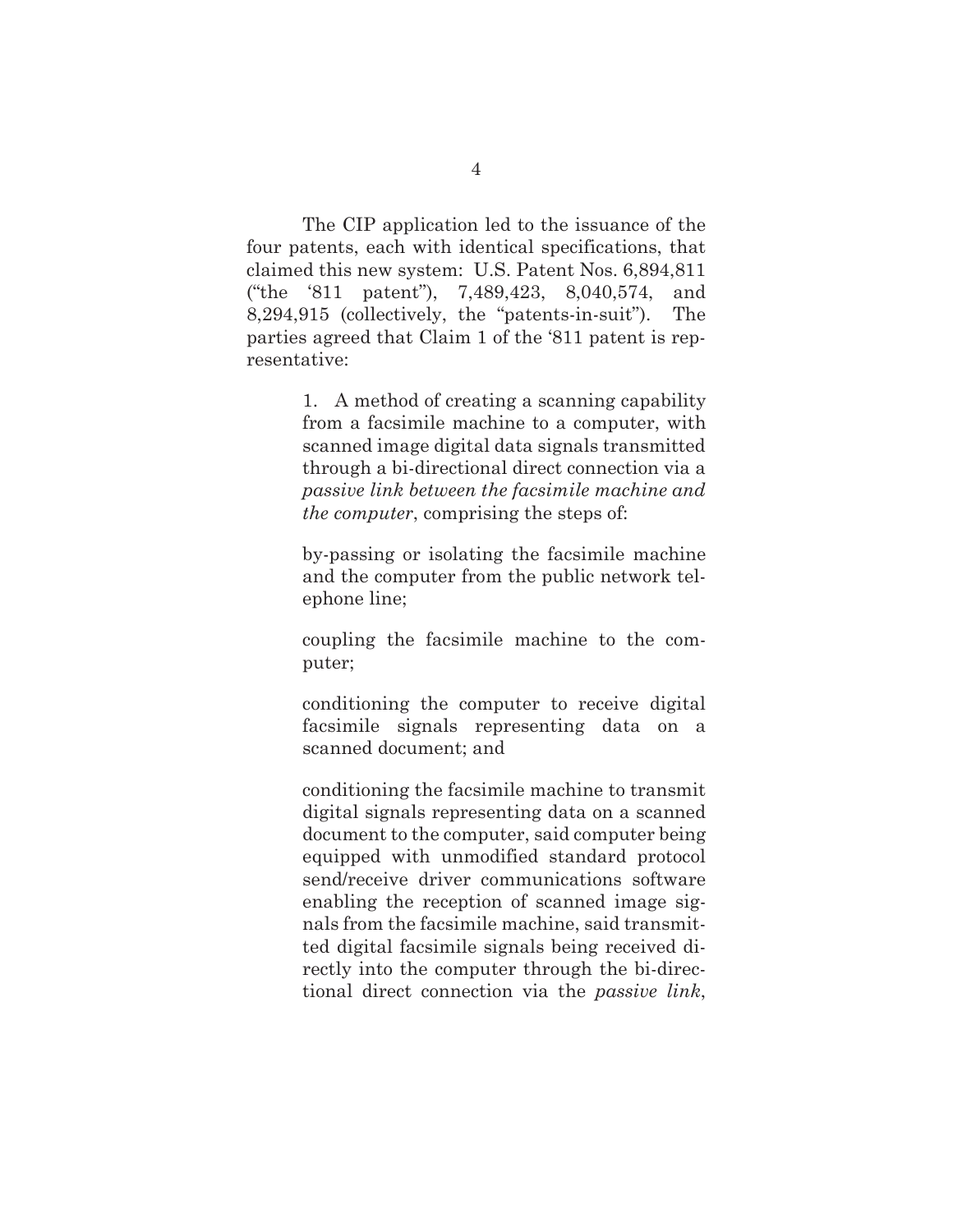thereafter, said computer processing the received digital facsimile signals of the scanned document as needed.

Pet. App. 2a-3a (emphasis original).

Figures 2a-2e of the patents-in-suit depict the original embodiments disclosed in the '278 application, including their intervening circuitry. Pet. App. 3a. This intervening circuitry is shown, for example, as "Interfacing CKT 10" and "Fax Modem Circuitry 41" in Figure 2b of the Patents-in-Suit:



*Id*. at 3a-4a (quoting Fig. 2b of the '811 patent).

Figures 2f-2h of the patents-in-suit depict the new embodiments added by way of the CIP application. In contrast to the original embodiments depicted in Figures 2a-e, the new embodiments, such as that depicted in Figure 2f (below), have no intervening circuitry or apparatus between the facsimile machine and the computer (including inside the computer). *Id*. at 3a-5a; CAFC JA80-82. Instead, the interfacing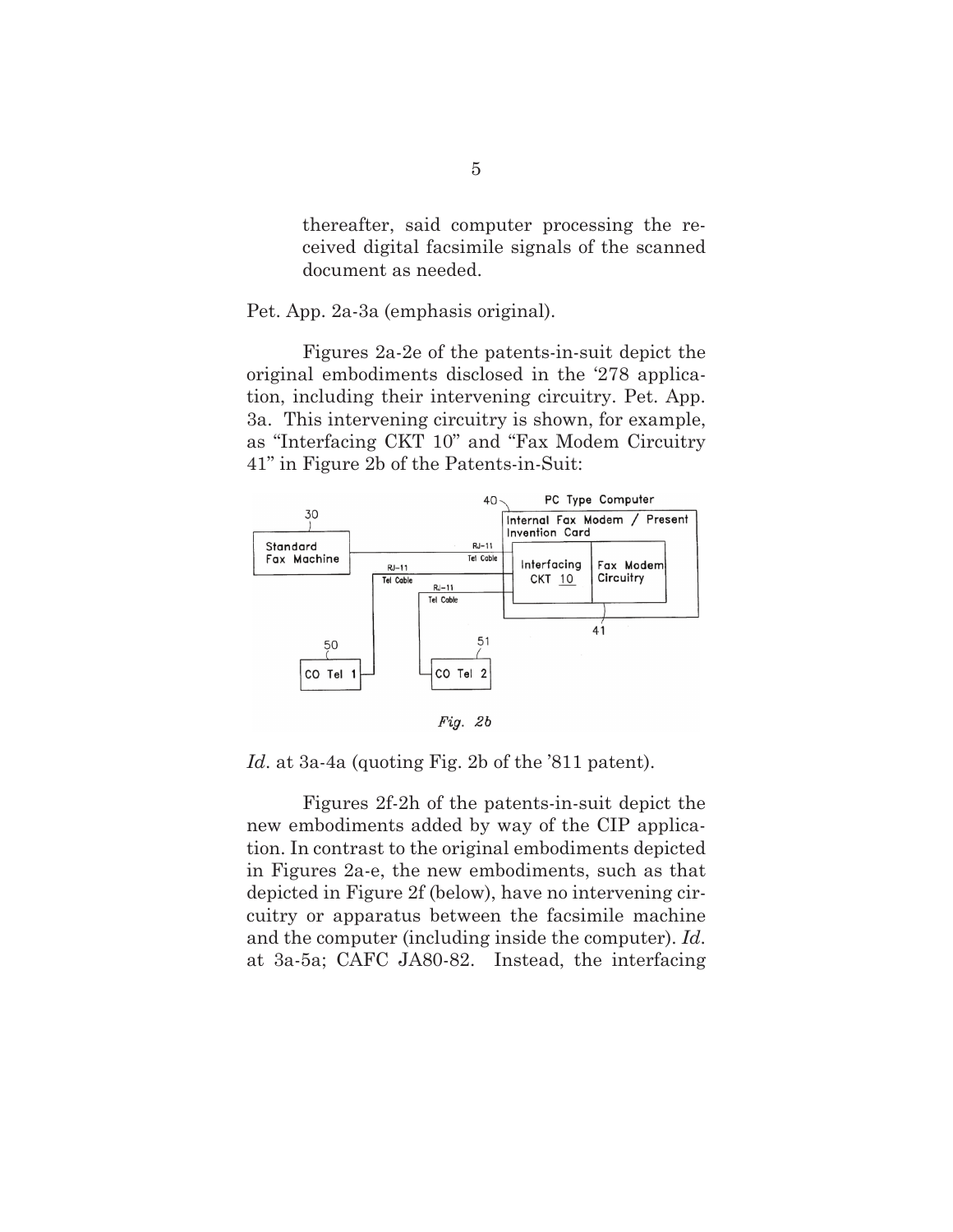circuitry—*e.g*., "Interfacing CKT 10" and "Fax Modem Circuitry 41"—resides within the facsimile machine. CAFC JA80-82.





*Id.*; Pet. App. 5a.

#### **B. Prosecution of the Patents-in-Suit**

During prosecution, the patent examiner rejected the claim that would ultimately issue as exemplary Claim 1 of the '811 patent on the grounds that it was anticipated by a prior art reference, U.S. Patent No. 5,452,106 ("Perkins"). CAFC JA2124- 2132, JA2696-2710. Perkins disclosed intervening circuitry ("device 3") for connecting a facsimile machine to a computer to allow the facsimile machine to function as a scanner or printer for the computer. Pet. App. 5a-8a. Infinity repeatedly asserted that, unlike Perkins, its new system required no intervening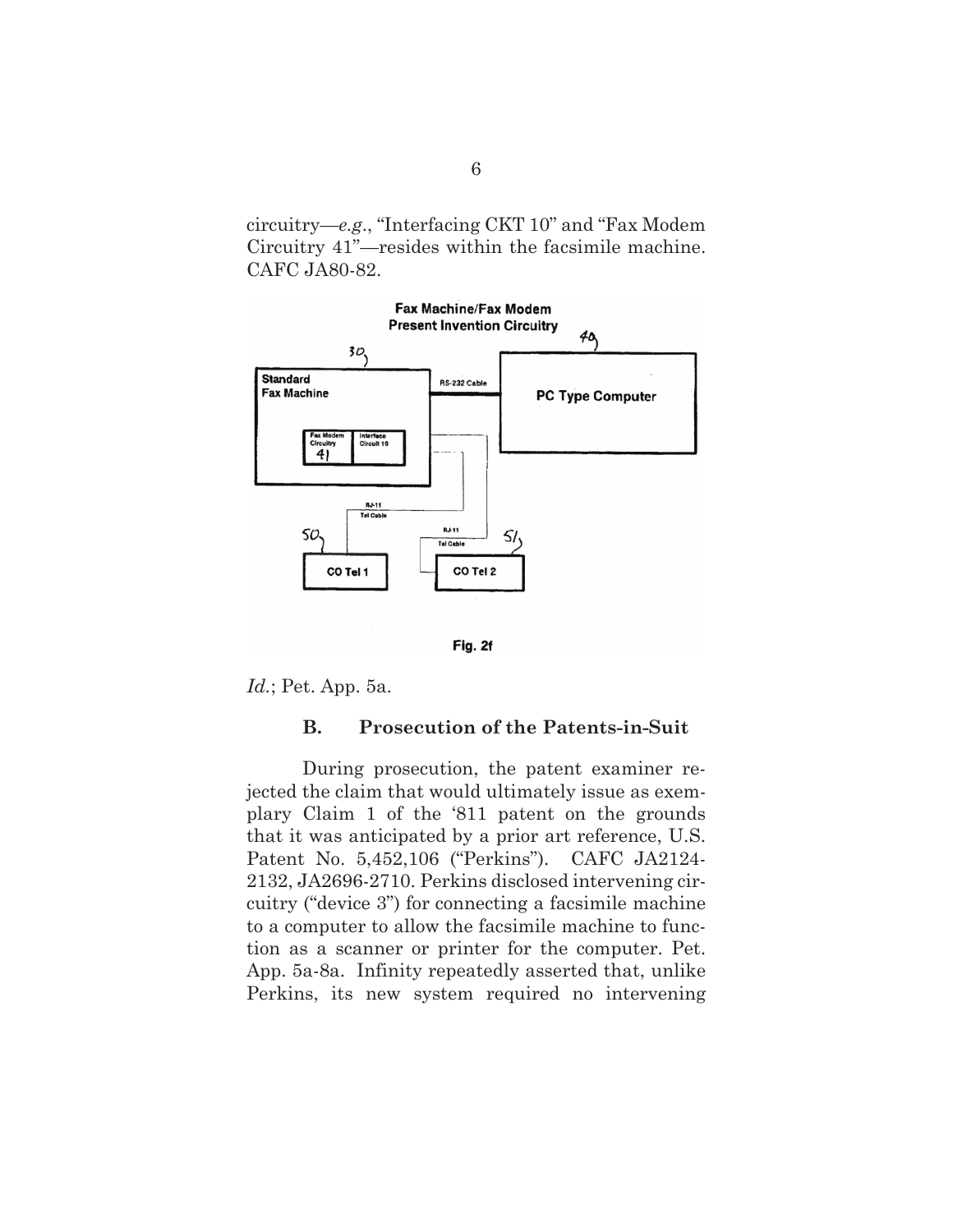circuitry between the facsimile machine and the computer. CAFC JA2124-2132, JA2696-2710. The patent office, however, rejected that distinction, noting that Perkins disclosed that its device could be installed on a card *inside* the computer. Pet. App. 6a.

Infinity attempted multiple times to distinguish Perkins on a variety of grounds, including arguing that Perkins' device used analog instead of digital communications, and used a variety of electronic components not present in Infinity's embodiments. *Id*. at 5a-7a, 17a; CAFC JA1304-1309, JA1233-36, JA2155- 2161, JA2196-2202, JA4213-4219. The patent examiner, however, maintained that such arguments failed to distinguish the claimed subject matter. *See, e.g.*, CAFC JA3440-3445; JA4195-4203; Pet. App. 6a, 17a (quoting CAFC JA1992).

To overcome the rejection, Infinity amended the claims to require a "passive link" between the computer and the facsimile machine, asserting:

> *When Perkins places his device 3 on a card internal to the computer*, the same process noted above occurs. In this internal configuration, facsimile transmission *data never enters the computer I/O Bus until after it is processed by the device 3 card circuits* into digital data, *thereafter, the flow of data transfers to the I/O Bus and is processed by the computer circuitry*.

> It is therefore evident that Perkins' device 3 intercepts the flow of data before it is transmitted to the computer circuits, in order to achieve the proper digital signal format acceptable to the computer. *Hence, even though circuitry of device 3 is placed in a card within the box*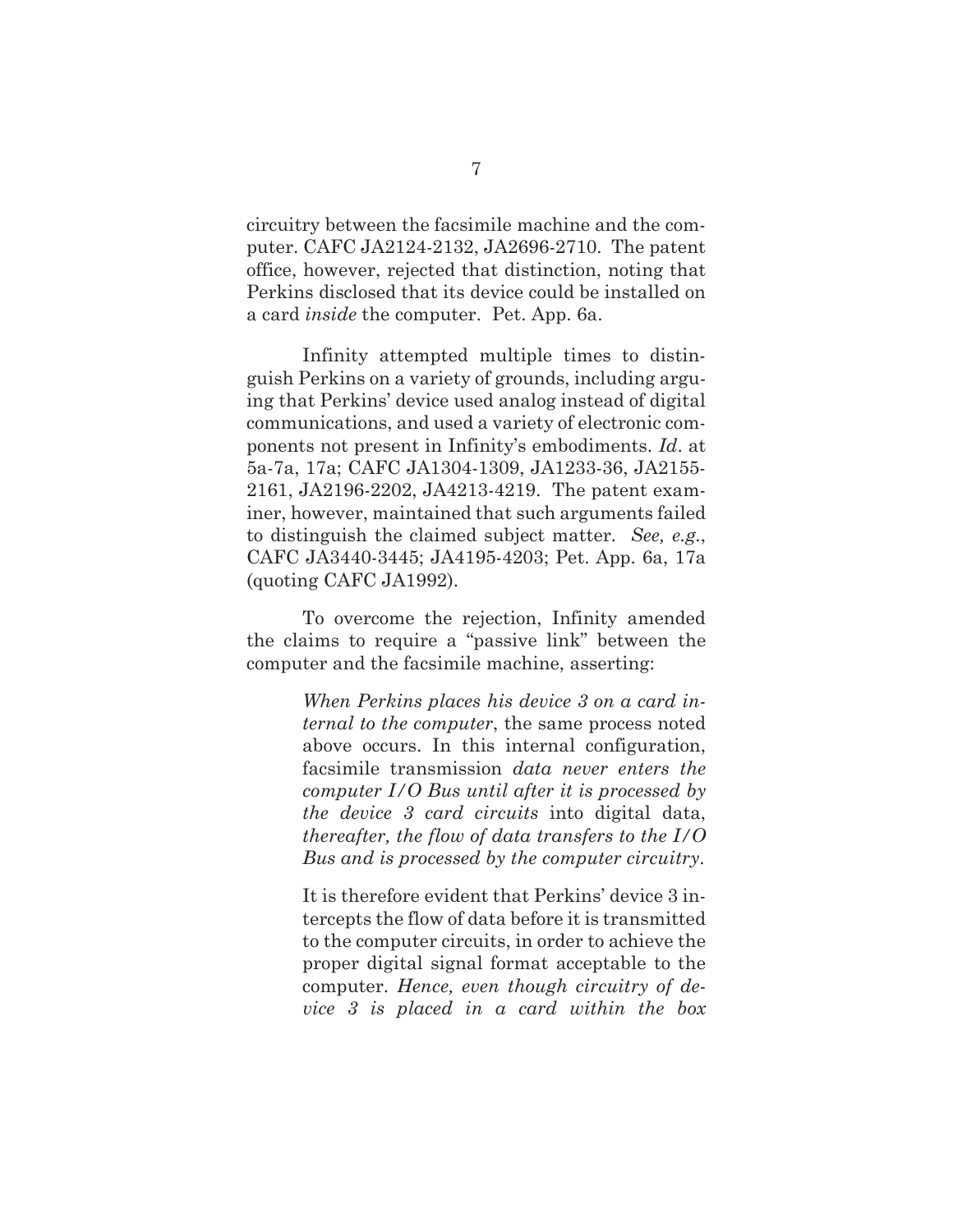*containing the computer it should be regarded as a peripheral device to the computer which processes data before it is transmitted to the I/O bus of the computer*.

CAFC JA2201 (emphasis added); Pet. App. 7a-8a. In doing so, Infinity defined the end point of the passive link and the beginning of the computer as the computer's I/O bus. *Id*. To avoid any confusion, the applicant explained further that the so-defined "passive link" was shown in "Figures 2F, 2G, and 2H"—*i.e*., the new embodiments added by the CIP application. CAFC JA2196-97.

During a subsequent reexamination of the '811 patent, however, Infinity took a contradictory position. In order to antedate a different prior art reference (U.S. Patent No. 5,900,947, "Kenmochi"), Infinity sought to claim the benefit of the '278 application. Pet. App. 8a-9a. To do so, Infinity asserted that an original embodiment depicted in Figure 2b of the '278 application (and reproduced in the '811 patent)—an embodiment having intervening circuitry and fax modem located between the facsimile machine and the I/O bus of the computer and installed within the box of the computer—nonetheless embodied a "passive link." *See, e.g.*, CAFC JA4721. In support of this position, Infinity submitted an expert declaration to the patent office opining that Figures 2b-2d of the original '278 application disclose a "passive link." Pet. App. 9a. The patent office did not address the conflict between Infinity's new position and the prior position distinguishing Perkins. *Id*. at 9a-10a.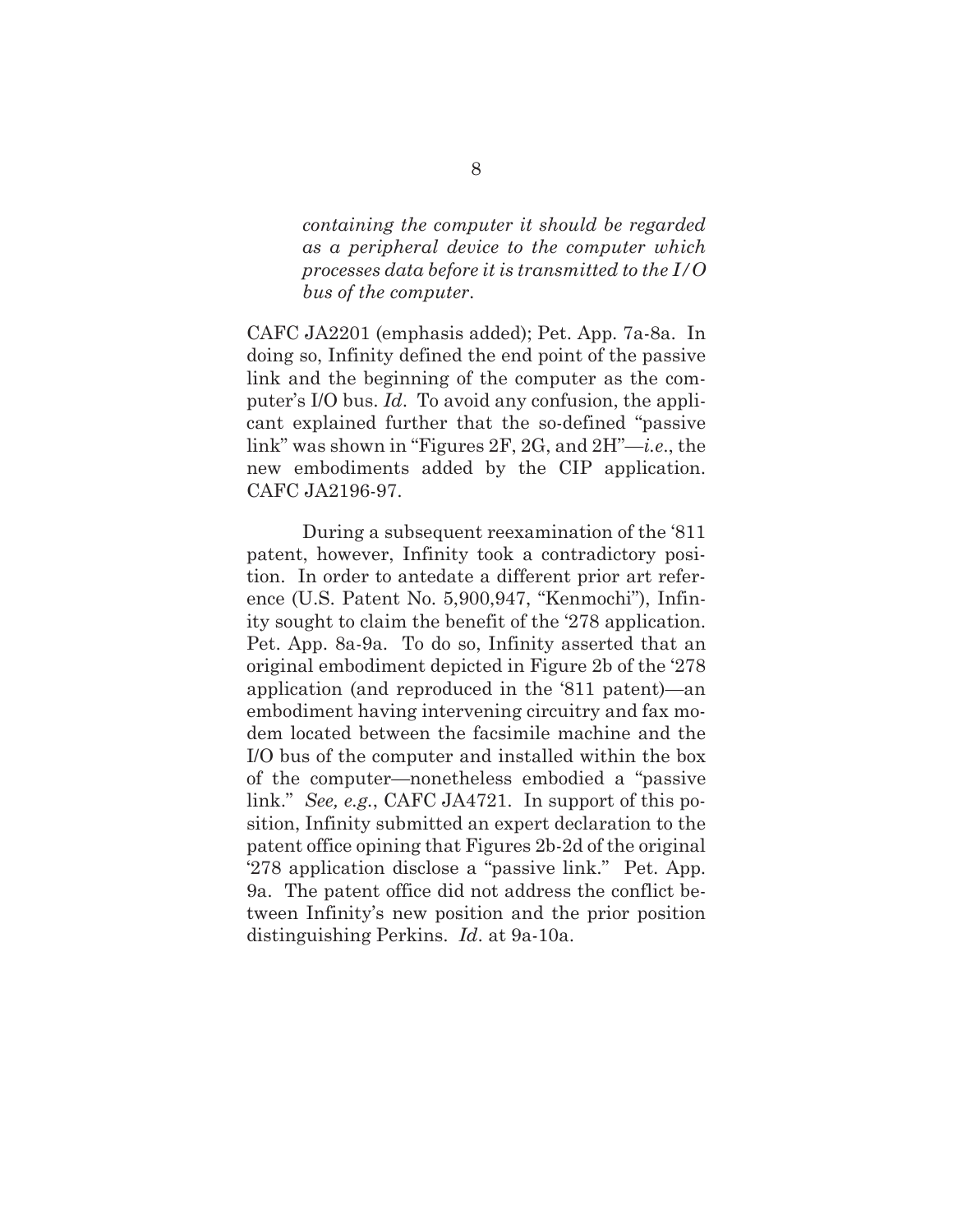#### **C. Proceedings in the District Court**

The parties did not dispute the meaning of "passive link" or "computer" in isolation. Instead, the definiteness inquiry regarding these terms was focused on the interrelationship of the "passive link" and the "computer." During the *Markman* hearing, Infinity acknowledged that for the claims to be definite, "*one of skill in the art would need to be reasonably certain where the passive link ends and the computer begins*." Pet. App. 10a, n. 2, quoting CAFC JA3855 (emphasis added).

Infinity submitted an expert declaration in support of its claim construction positions, which included an unsupported and conclusory opinion that the term "'passive link' . . . is well understood by those skilled in the art *as a connection which is not active*."1 Pet. 14 (emphasis added). In the alternative, the expert stated that a person of skill in the art would use the definition offered by Infinity during prosecution. Pet. App. 16a. But this definition was silent on the question that Infinity acknowledged was determinative of definiteness—*i.e*., whether one of skill in the art could be reasonably certain *where the passive link ends and the computer begins. Id*.

The district court found that "Oki Data . . . met its burden to show indefiniteness by clear and convincing evidence" (Pet. App. 36a), because "a person

<sup>1</sup> Infinity's expert declaration was originally drafted to respond to a declaration that was offered in a separate litigation (to which Oki Data was not a party) by an expert who never appeared in this case, and as such, Infinity's expert declaration is primarily directed to issues that were not raised in this case. *See, e.g*., Pet. 11, note 3; CAFC JA2957-2995.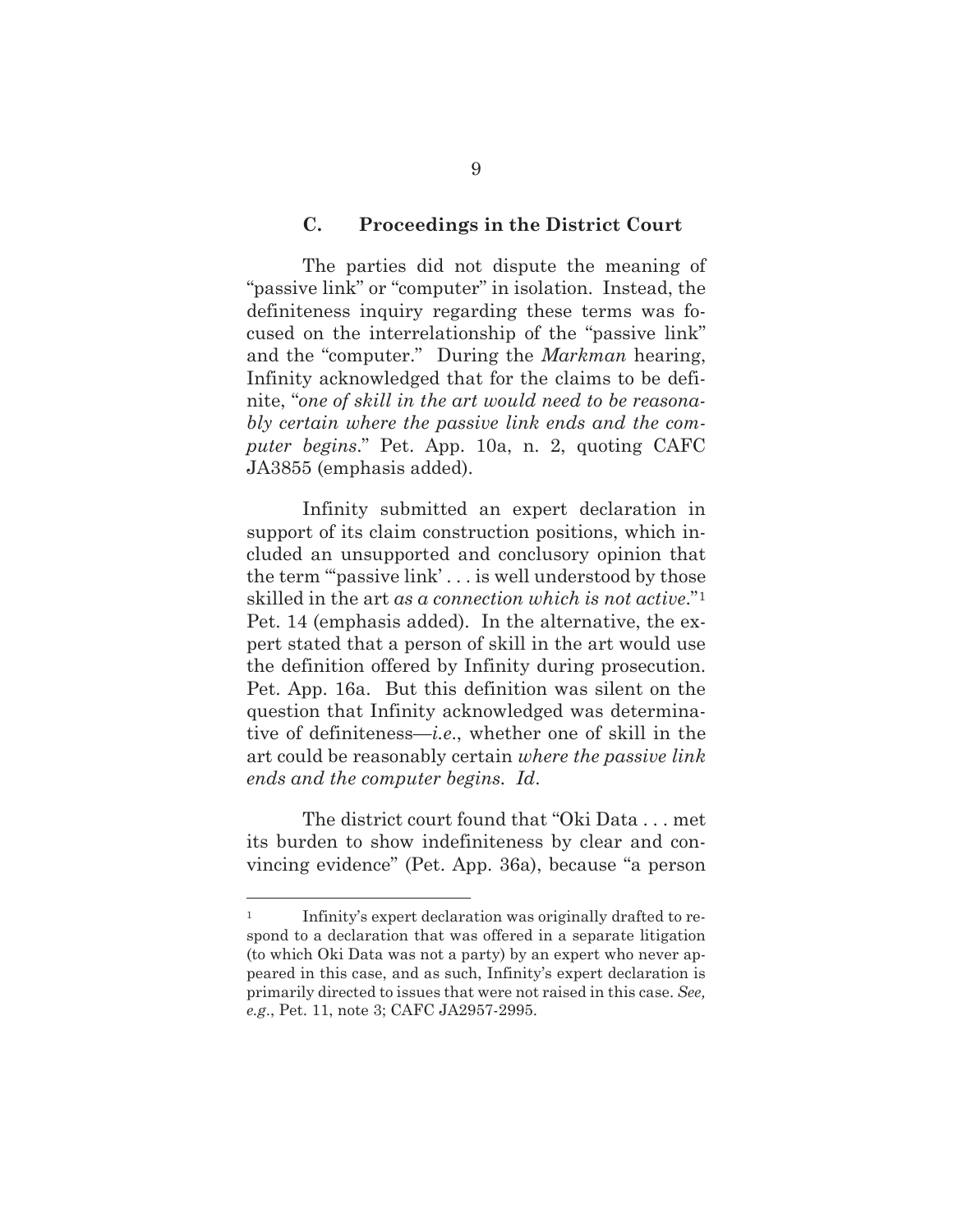of ordinary skill in the art would not be reasonably certain as to which of Infinity's two inconsistent definitions of 'passive link' is used in the claims, rendering the claims indefinite." Pet. App. 36a-37a. It determined that Infinity's argument during the original prosecution of the '811 patent—that the Perkins device 3 located inside the computer was part of the passive link—conflicted with its later argument during reexamination that intervening circuitry and a fax modem inside the computer was not part of the passive link. *Id.* The court likewise found that "[g]iven that the two definitions for 'passive link' vary in their end point – one connects the fax machine to a port on a computer, and another connects the fax machine to the I/O bus of the computer – it follows that the scope of 'computer' changes depending on the definition." *Id*. at 39a. The court recognized that "expert testimony can be useful '. . . to establish that a particular term in the patent or the prior art has a particular meaning in the pertinent field,'" but also stated that "expert reports and testimony [are] generated at the time of and for the purpose of litigation and thus can suffer from bias that is not present in intrinsic evidence." Pet. App. 28a-29a.

#### **D. Proceedings in the Court of Appeals**

The Federal Circuit reviewed the district court's decision *de novo*, recognizing that the lower court's determination was "ultimately" a question of law. *Id*. at 12a. Infinity had confirmed the proper standard of review in its opening brief, stating:

> The district court's constructions of "passive link" and "computer" are reviewed *de novo* under *Teva Pharm. USA, Inc. v. Sandoz, Inc*., 135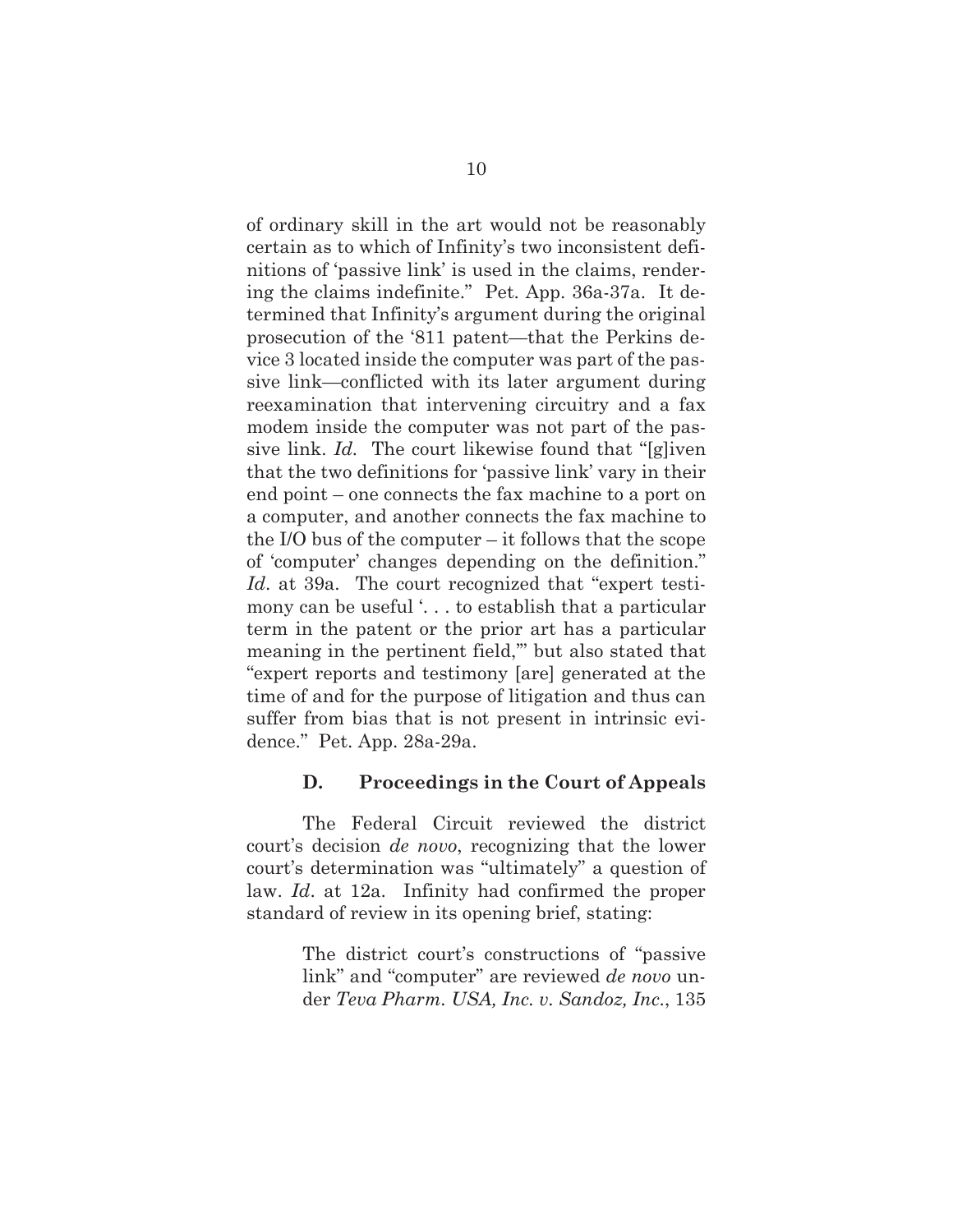S. Ct. 831, 834 (2015), because the court reviewed and cited only to evidence intrinsic to the Infinity Patents and did not make factual findings about any disputed subsidiary facts based on extrinsic evidence in construing the term. *See generally* Appx 28-41.

CAFC Opening Brief for Plaintiff-Appellant at 25 (underline emphasis added).

Following this Court's decision in *Nautilus*, the court of appeals set out the proper standard for indefiniteness: "[A] patent is invalid for indefiniteness if its claims, read in light of the specification delineating the patent, and the prosecution history, fail to inform, with reasonable certainty, those skilled in the art about the scope of the invention." Pet. App. 11a.

The Federal Circuit confirmed the unusual nature of the claim construction issues in this case, noting that "the indefiniteness here does not reside in the term 'passive link' or 'computer' on its own" but rather, "in the relationship between the two in the context of these claims." The court noted that while "in a vacuum, it might seem odd to hold 'computer' indefinite," because those terms by themselves may be understood by a person of skill in the art, that "strangeness stems from Infinity's own statements." *Id*. Under the particular circumstances of this case, for the claims to be definite, "Infinity agrees that one of ordinary skill would need to be reasonably certain where the passive link ends and where the computer begins." *Id*. at 18a.

The Federal Circuit found that Infinity "took conflicting positions during prosecution regarding the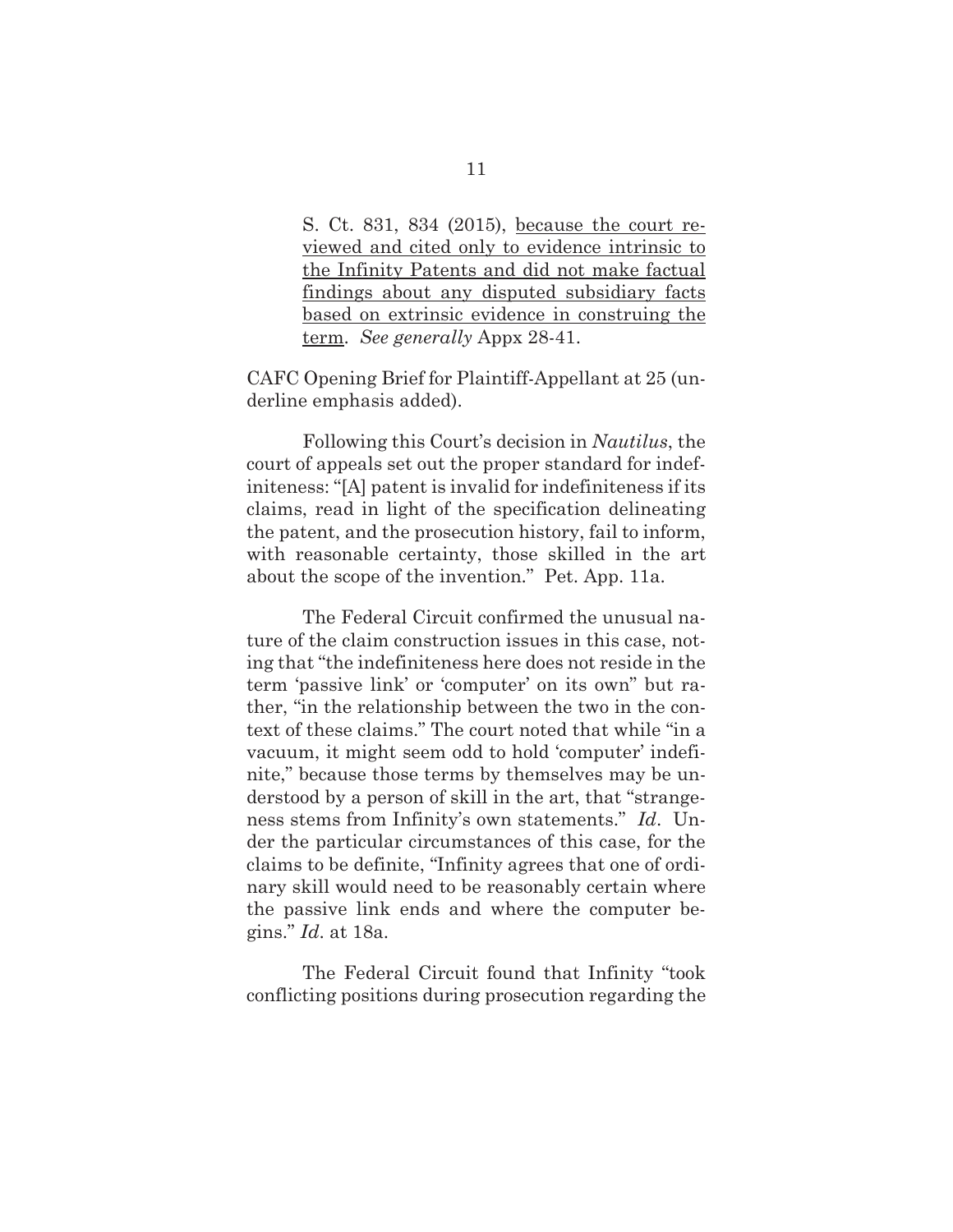scope of 'passive link.'" *Id.* at 13a. In the first instance, to overcome the rejection over the Perkins prior art reference, Infinity "argued that a 'passive link' does not allow for intervening circuitry, like a fax modem, between the fax machine and the I/O bus of the computer." *Id.* In the second instance, to antedate the Kenmochi prior art reference during reexamination, "Infinity reversed course," arguing that the "passive link" is "coextensive with the RJ-11 cable in the embodiments of Figures 2b–d—embodiments which do include intervening circuitry (such as fax modems) between the fax machine and the computer's I/O bus—indeed, within the 'box containing the computer.'" *Id.* at 13a-14a.

The court considered the expert testimony proffered by Infinity, but found it unhelpful. *Id.* at 16a. The court confirmed Infinity's alleged "unrebutted" expert testimony' . . . merely states that 'passive link' needs no construction and, in the alternative, that it should be construed according to the unhelpful definition [offered after the patentee had distinguished Perkins]." *Id*. That "unhelpful definition" characterized the passive link by its function while failing to "resolve the point in question: the extent of the 'link'" *i.e*., *where the passive link ends and the computer begins.* The court concluded:

> Infinity's contradictory positions are plain from the patent record. The district court therefore saw no need for extrinsic evidence, and neither do we. *See Teva*, 789 F.3d 1342 ("The internal coherence and context assessment of the patent, and whether it conveys claim meaning with reasonable certainty, are questions of law.").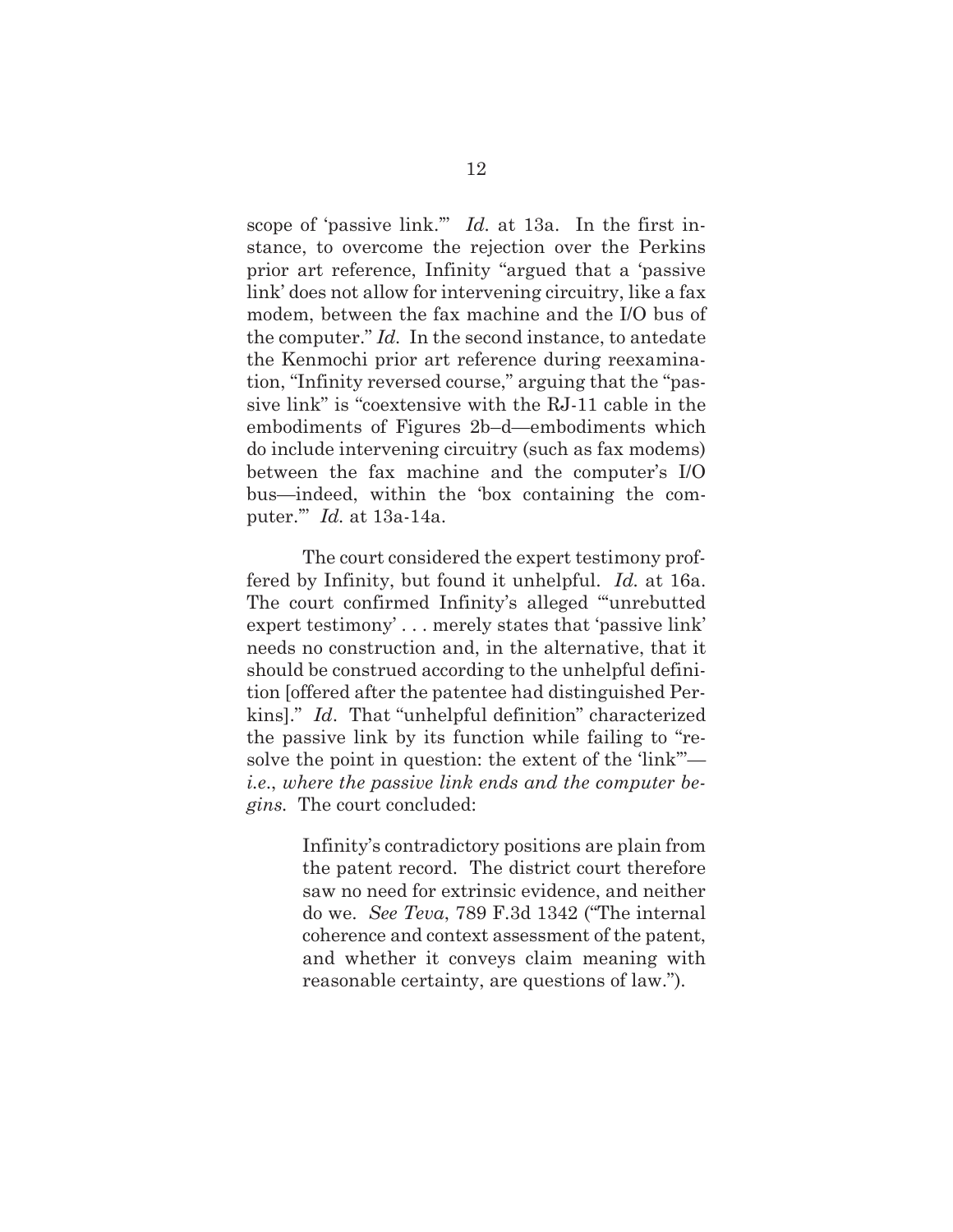*Id.* In affirming the district court's determination, the Federal Circuit stated: "we agree with the district court that *the intrinsic evidence leaves an ordinarily skilled artisan without reasonable certainty as to where the passive link ends and where the computer begins*." *Id*. at 14a (emphasis added).

#### **REASONS FOR DENYING THE PETITION**

### **I. THE COURT OF APPEALS' HOLDING FOLLOWS DIRECTLY FROM GOVERN-ING PRECEDENT**

The Court should deny certiorari. The decision below follows this Court's precedent, the petition is premised on misstatements of fact, and the particular facts of this case make it the wrong vehicle for the questions presented in the petition.

1. Section 112 of the Patent Act requires that a patent specification "conclude with one or more claims particularly pointing out and distinctly claiming the subject matter which the applicant regards as his invention."  $35 \text{ U.S.C.} \S 112 \P 2 (2010).$  "The patent laws" have retained this requirement of definiteness" since the enactment of the first Patent Act in 1790. *Nautilus*, 572 U.S. at 901–02. This Court has recognized in an unbroken line of authority extending back more than a century that the definiteness requirement serves a critical purpose: it ensures that the patent "inform[s] the public . . . of the limits of the monopoly asserted, so that it may be known which features may

<sup>2</sup> The pre-America Invents Act statute applies to the patents at issue by virtue of their priority date. The post-AIA version of § 112 contains identical language. *See* 35 U.S.C. § 112(b) (AIA).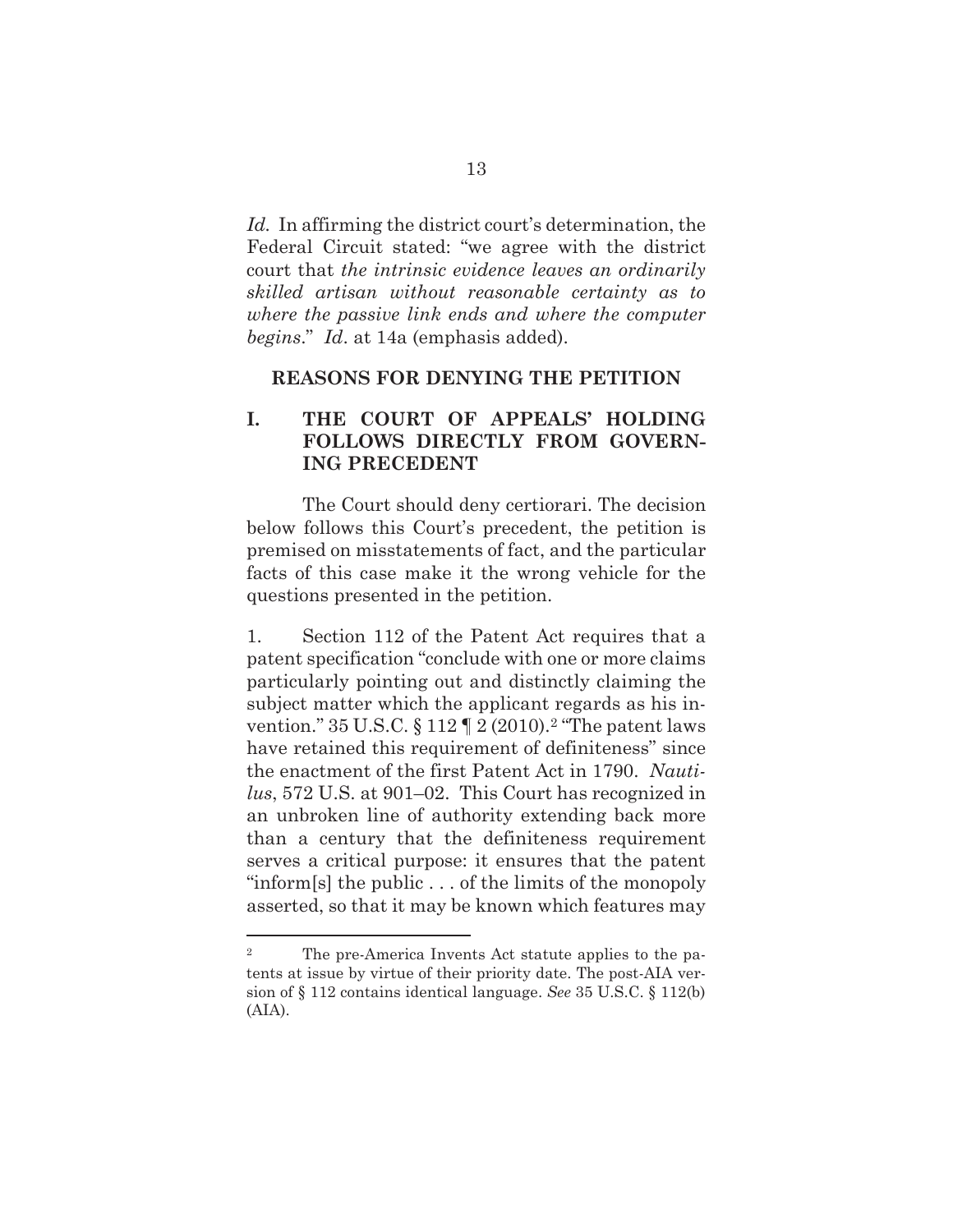be safely used or manufactured without a license and which may not." *Permutit Co. v. Graver Corp*., 284 U.S. 52, 60 (1931) (citing *Merrill v. Yeomans*, 94 U.S. 568, 573 (1876). "[A] patent must be precise enough to afford clear notice of what is claimed, thereby 'appris[ing] the public of what is still open to them.'" *Nautilus*, 572 U.S. at 909 (quoting *Markman v. Westview Instruments*, 517 U.S. 370, 373 (1996)). If unable to discern the boundaries of the claims with reasonable certainty, the skilled artisan is faced with "a zone of uncertainty which enterprise and experimentation may enter only at the risk of infringement claims." *Nautilus*, 572 U.S. 909–10 (quoting *United Carbon Co. v. Binney & Smith Co*., 317 U.S. 228, 236 (1942)).

 The issue of indefiniteness in this case is uniquely fact bound. The Federal Circuit recognized that "indefiniteness here does not reside in the term 'passive link' or 'computer' on its own but rather in the relationship between the two in the context of these claims." Pet. App. 18a. The Federal Circuit did not come to this understanding of its own accord, but rather Infinity expressly acknowledged this during the claim construction hearing before the district court:

> The Court: "In order for these claims to be definite, does one of skill in the art have to be *reasonably certain where the passive link ends and the computer begins*?"

Mr. DiNovo: "Yes."

Pet. App. 10a, n. 2, quoting J.A.3855 (emphasis added). The court's question was clear and Infinity's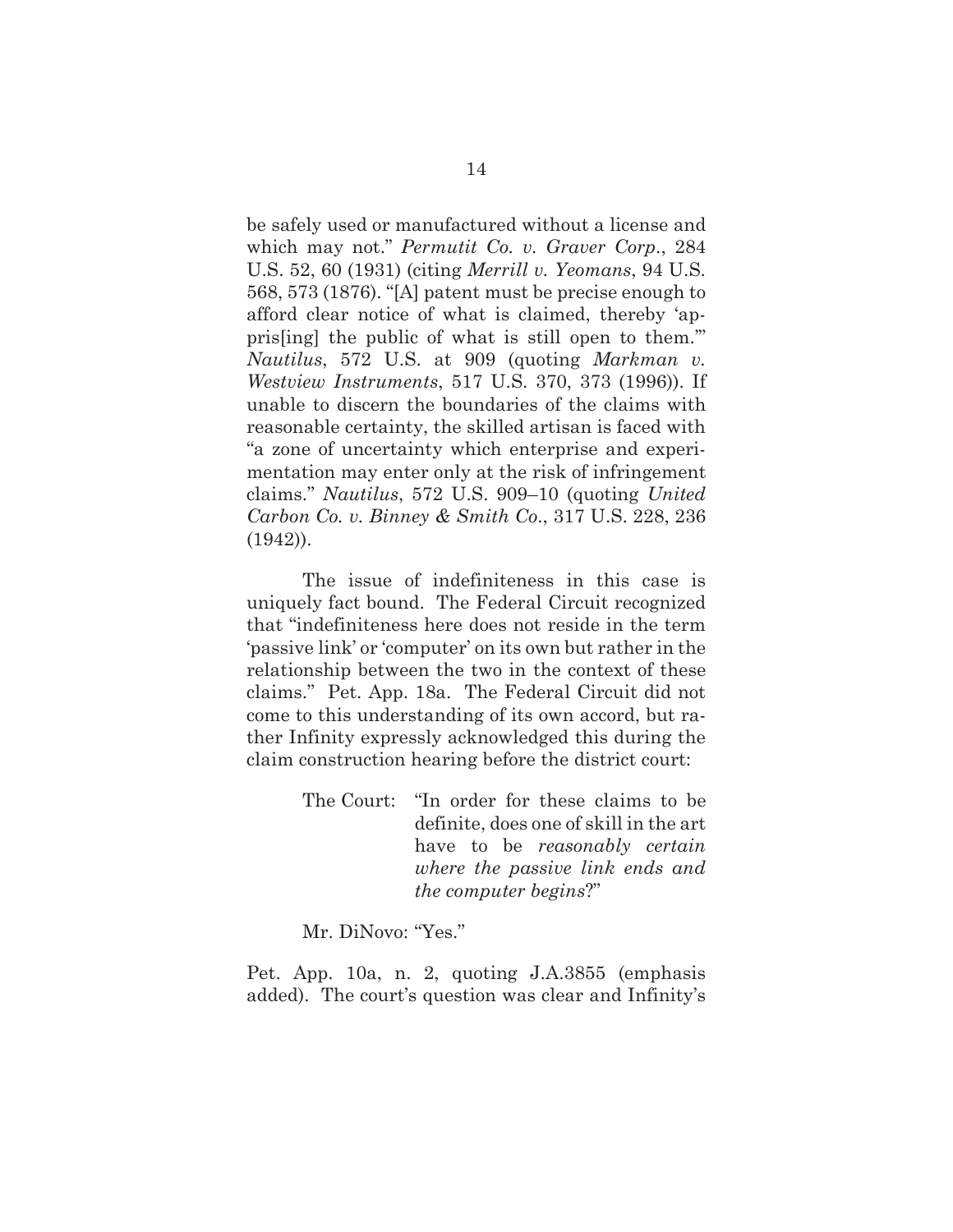response was unequivocal. Thus, the particular indefiniteness issue to be resolved in this case turned on whether one of skill in the art can be reasonably certain where the "passive link" ends and the "computer" begins. If not, Infinity expressly acknowledged the claims would be indefinite.

 Contrary to Infinity's assertion (*see, e.g.*, Pet. 13), the Federal Circuit did not impose a "new standard" or take a "new approach" by relying upon the prosecution history in the determination of indefiniteness. Pet. 9, 13, 15, 16. Under *Nautilus*, § 112 requires that "a patent's claims, viewed in light of the specification and prosecution history, inform those skilled in the art about the scope of the invention with reasonable certainty." 572 U.S. at 910. "The definiteness requirement, so understood, mandates clarity, while recognizing that absolute precision is unattainable." *Id.* 

The Federal Circuit faithfully applied the legal standards this Court provided in *Nautilus* and *Teva*. Because the term "passive link" does not appear in the specification, the Federal Circuit properly turned to the prosecution history to address the question that Infinity itself acknowledged was determinative of definiteness—*i.e*., "*where the passive link ends and the computer begins.*" Following this Court's precedent, the Federal Circuit relied on the assertions the patent applicant made to distinguish the Perkins prior art during prosecution and secure allowance of the claims, concluding that the applicant's "position would lead one of ordinary skill to believe a passive link *does not end* at the computer's port but rather reaches to the I/O bus of the computer." Pet. App. 13a (emphasis added). The court concluded this was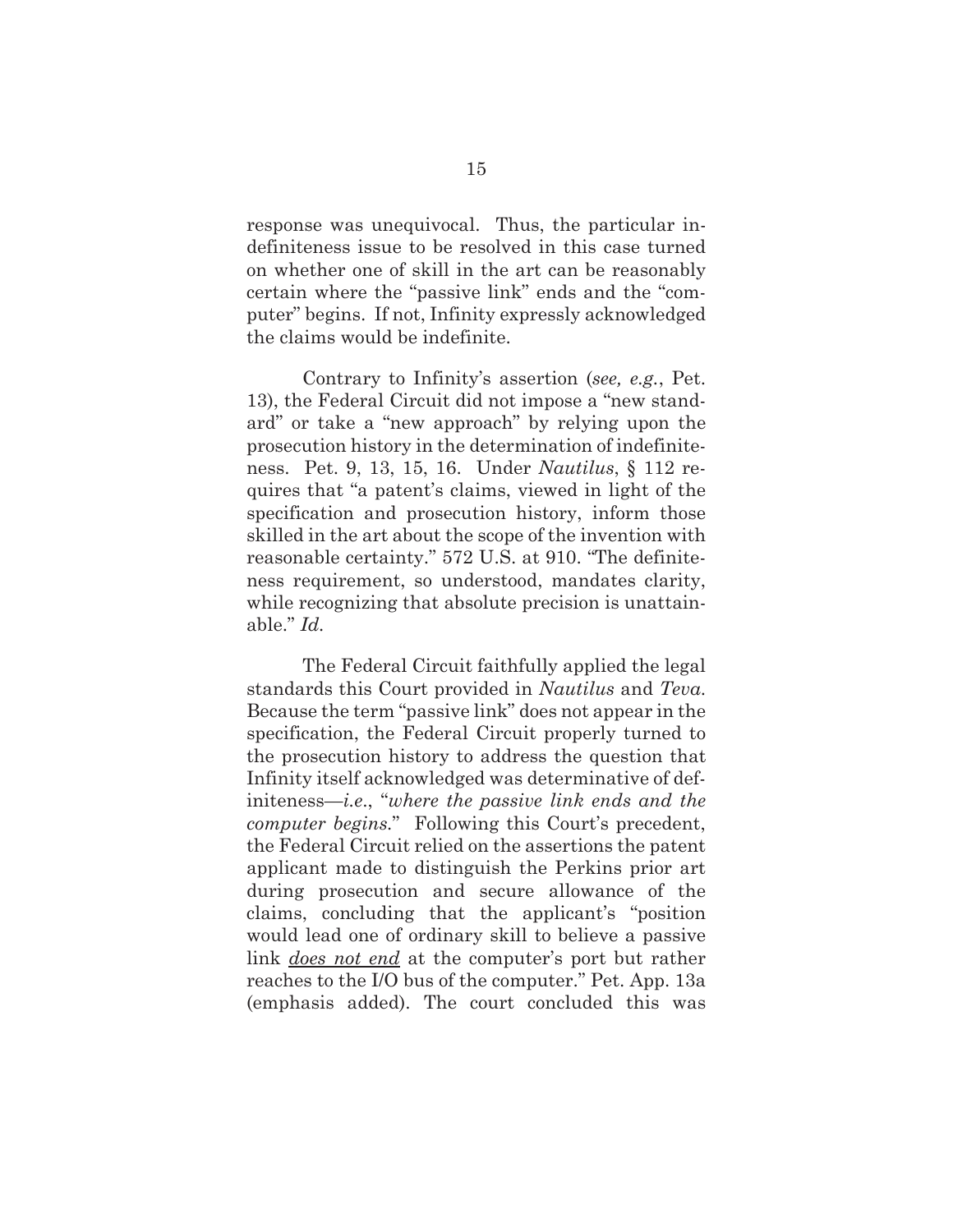particularly so "[g]iven the role of the statement in gaining allowance of the claims." *Id*. (quoting *Teva*, 789 F.3d at 1344).3 The Court next relied on Infinity's assertions made to antedate a second prior art reference during reexamination (Kenmochi), concluding Infinity's "argument would lead one of ordinary skill to believe a 'passive link' *ends* at the computer's port." *Id*. at 14a (underline emphasis added). Applying the *Nautilus* standard, the court found "holding Infinity to both positions results in a flat contradiction, providing no notice to the public of 'what is still open to them.'" *Id.* citing *Nautilus*, 572 U.S. at 909.

On the record before it, the Federal Circuit properly concluded that "the intrinsic evidence leaves an ordinarily skilled artisan without reasonable certainty as to where the passive link ends and the computer begins." *Id*.

2. Infinity's effort to immunize patent holders from what it characterizes as "the vagaries of what an alleged infringer may find in the prosecution history" (Pet. 16) would upend more than a century's worth of

<sup>3 &</sup>quot;Indefiniteness may result from inconsistent prosecution history statements where the claim language and specification on their own leave an uncertainty that, if unresolved, would produce indefiniteness." Pet. App. 12a. (citing *Teva Pharms. USA, Inc. v. Sandoz, Inc*., 789 F.3d 1335 (Fed. Cir. 2015) ("*Teva II*"). In *Teva II*, on remand from this Court's decision in *Teva Pharmaceuticals USA, Inc. v. Sandoz, Inc*., 574 U.S. 318 (2015), the Federal Circuit held that "[a] party cannot transform into a factual matter the internal coherence and context assessment of the patent simply by having an expert offer an opinion on it. The internal coherence and context assessment of the patent, and whether it conveys claim meaning with reasonable certainty, are questions of law." 789 F.3d at 1342. There is no intracircuit conflict on this point as Infinity has raised no conflicting decisions.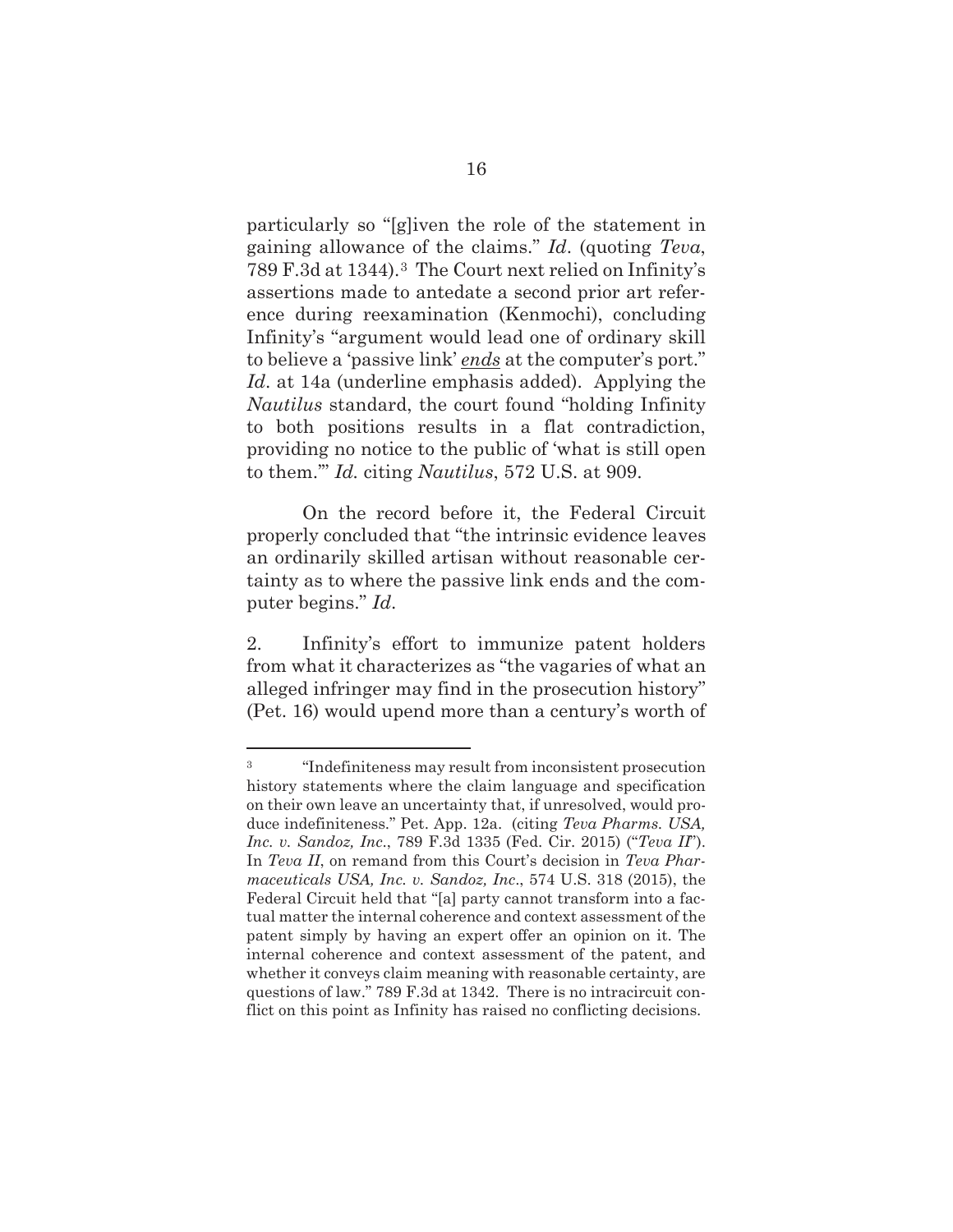precedent from this Court. This Court has consistently heralded the importance of a patent's prosecution history for understanding the meaning of its claims. It has done so not just in the context of indefiniteness, but also in cases spanning the full spectrum of patent law issues, including *inter alia* the doctrine of equivalents, obviousness and reissue. *See, e.g.*, *Festo Corp. v. Shoketsu Kinzoku Kogyo Kabushiki Co*., 535 U.S. 722, 741 (2002) ("the interpretation of the patent must begin with its literal claims, and the prosecution history is relevant to construing those claims"); *Graham v. John Deere Co. of Kansas City*, 383 U.S. 1, 33 (1966) ("Claims as allowed must be read and interpreted with reference to rejected ones and to the state of the prior art; and claims that have been narrowed in order to obtain the issuance of a patent by distinguishing the prior art cannot be sustained to cover that which was previously by limitation eliminated from the patent."); *Goodyear Dental Vulcanite Co. v. Davis*, 102 U.S. 222, 227 (1880) ("it is reasonable to hold that such a construction may be confirmed by what the patentee said when he was making his application.").

Contrary to Infinity's assertions (Pet. 16), holding patent applicants to statements made to secure allowance of claims and issuance of patents is not an exercise of "gotcha." Patent applicants have a statutory obligation to particularly point out and distinctly claim the subject matter which the applicant regards as his invention. 35 U.S.C. 112, ¶ 2. Those applicants have the unique position of controlling what is said to the patent examiner during prosecution. With such control, it is incumbent upon applicants to ensure that their own statements do not create "vagaries" sufficient to prevent a person of skill in the art from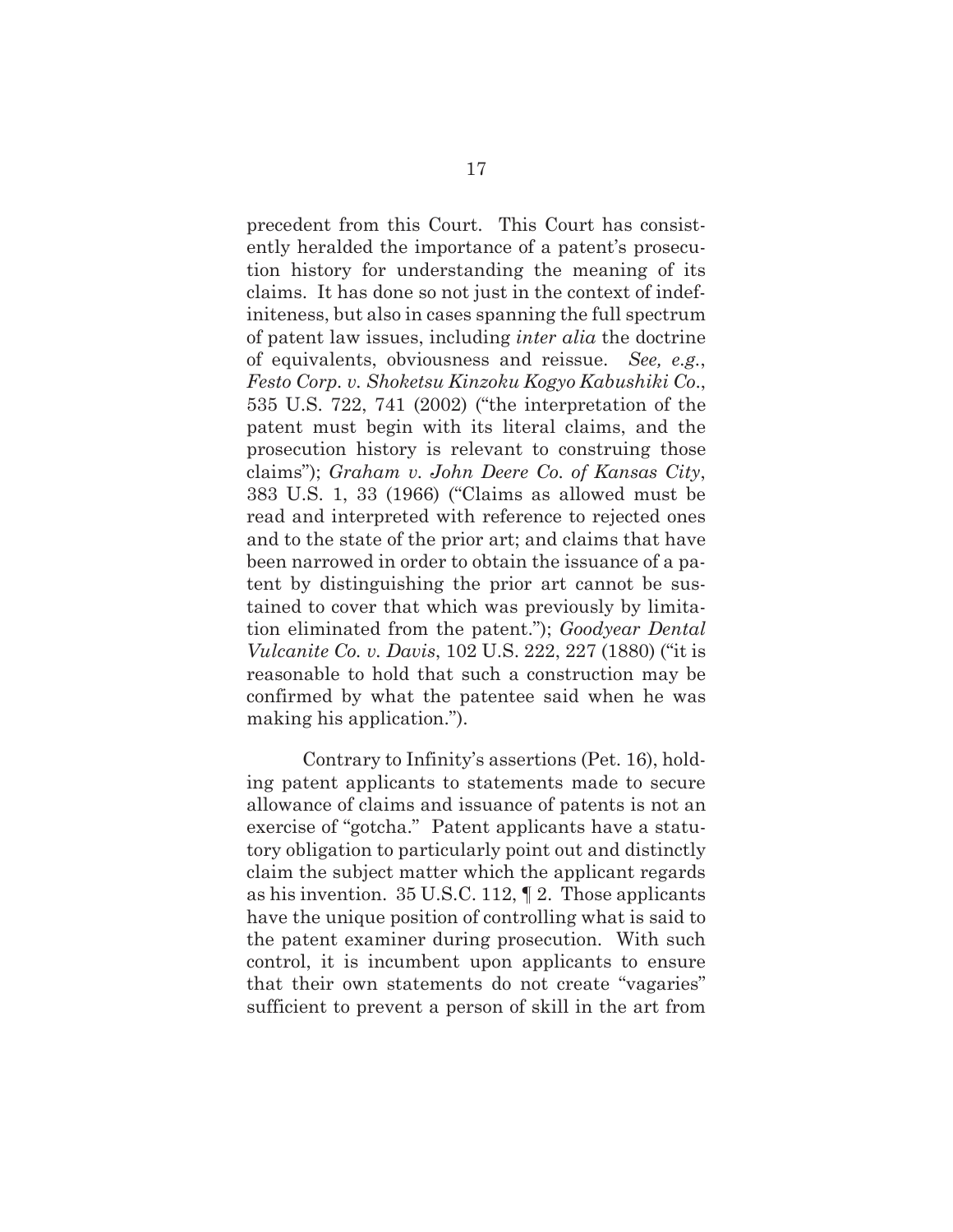understanding their patent claims with reasonable certainty.

Nothing in *Nautilus* requires the Court to overturn its long-held jurisprudence regarding the importance of the prosecution history in construing claims. To the contrary, *Nautilus* made clear that "in assessing definiteness, claims are to be read in light of the patent's . . . prosecution history." *Nautilus*, 572 U.S. at 908. Infinity's effort to absolve patent applicants from contradictory statements made to achieve issuance of a patent would create exactly the kind of uncertainty this Court has sought to prevent.

3. Infinity misleadingly asserts that the Federal Circuit ignored "unrebutted expert testimony." *See, e.g.*, Pet. 2, 15. This is not true. In reality, Infinity offered no expert testimony on the issue that Infinity itself acknowledged was determinative of definiteness—*i.e*., whether one of skill in the art can be reasonably certain where the passive link ends and the computer begins*.*

Furthermore, this Court made clear that definiteness is to be measured as of the time of the patent application. *Nautilus*, 572 U.S. at 899. While Infinity complains that the Federal Circuit failed to consider evidence of "whether those terms would be definite to a person of skill in the art at the time the patent was filed" (*e.g.*, Pet. 3, 6, 9, 12, 13, 18), the expert declaration offered by Infinity *was not* directed to "the time the patent was filed." CAFC JA2975. Thus, the declaration is not relevant under *Nautilus*.

In addition to that defect, the allegedly "unrebutted expert testimony" that Infinity relies upon—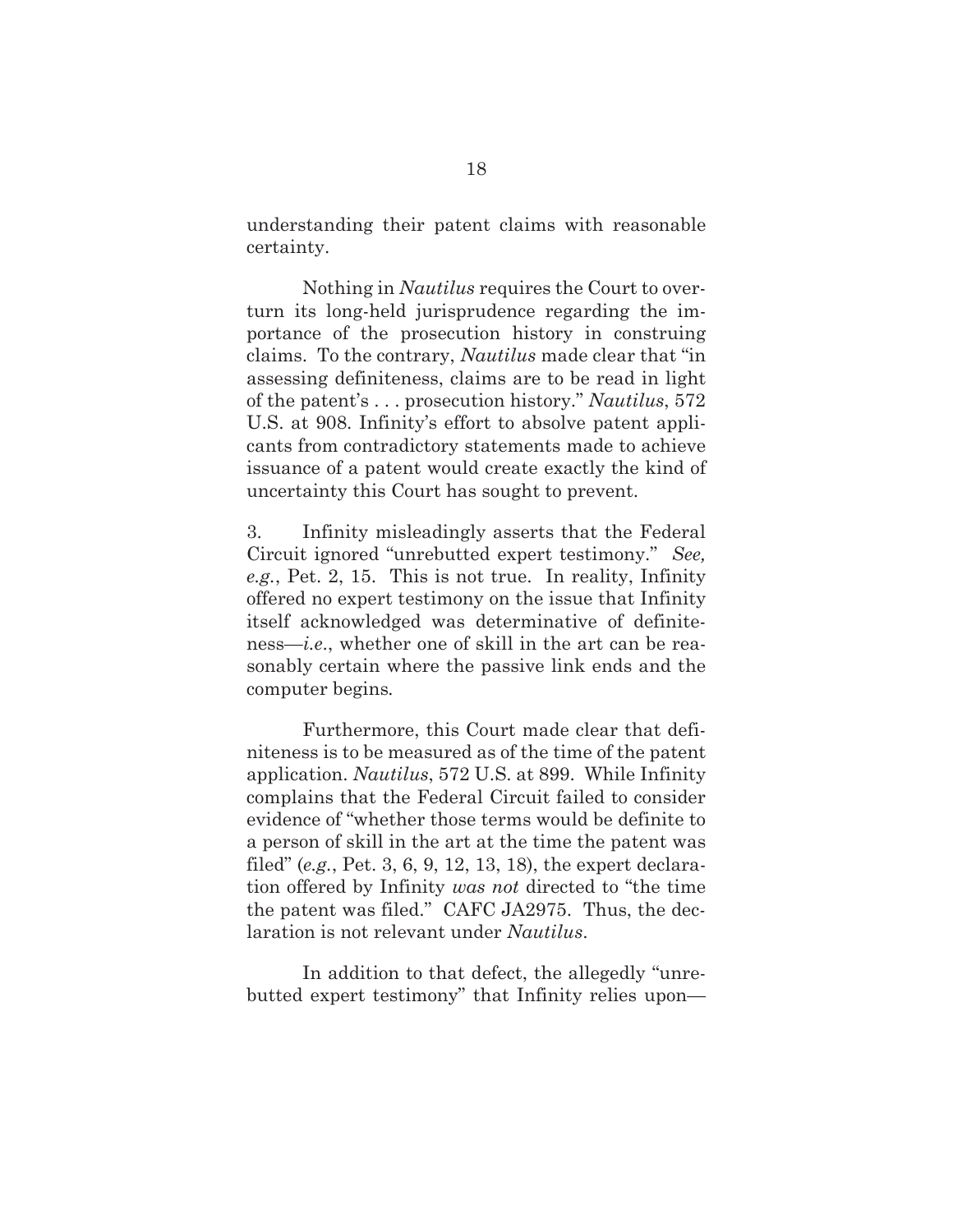an expert declaration from a different litigation merely stated that the term "passive link" required "no construction as this is well understood by those skilled in the art as a connection which is not active." Pet. 14; Pet. App. 16a; CAFC JA2975. Aside from being conclusory, Infinity's expert declaration failed to address where the passive link ends and the computer begins, much less whether one of skill in the art could be reasonably certain where the passive link ends and the computer begins. The expert declaration stated further, in the alternative, that should the court deem that construction was required, the term "passive link" should be construed in accordance with the "unhelpful" definition provided during reexamination. Pet. App. 16a. That definition, which is quoted in the decision below (*id*.), failed to address where the passive link ends and the computer begins. As such, the Federal Circuit properly recognized that the only definition for "passive link" provided in the expert's declaration "does not resolve the point in question: the extent of the 'link." *Id.* 

The Federal Circuit did not ignore any expert evidence relevant to the definiteness inquiry under *Nautilus* for the simple reason that Infinity offered no expert evidence on the question that Infinity itself acknowledged was determinative of definiteness: whether one of skill in the art can be reasonably certain where the passive link ends and the computer begins.

4. Infinity incorrectly asserts that the allegedly ignored testimony was "the sole evidence concerning the views of one skilled in the art." *See, e.g*., Pet. 2, 4, 11, 13, 14. This is false. Infinity's expert declaration was the only *extrinsic* evidence offered, but as noted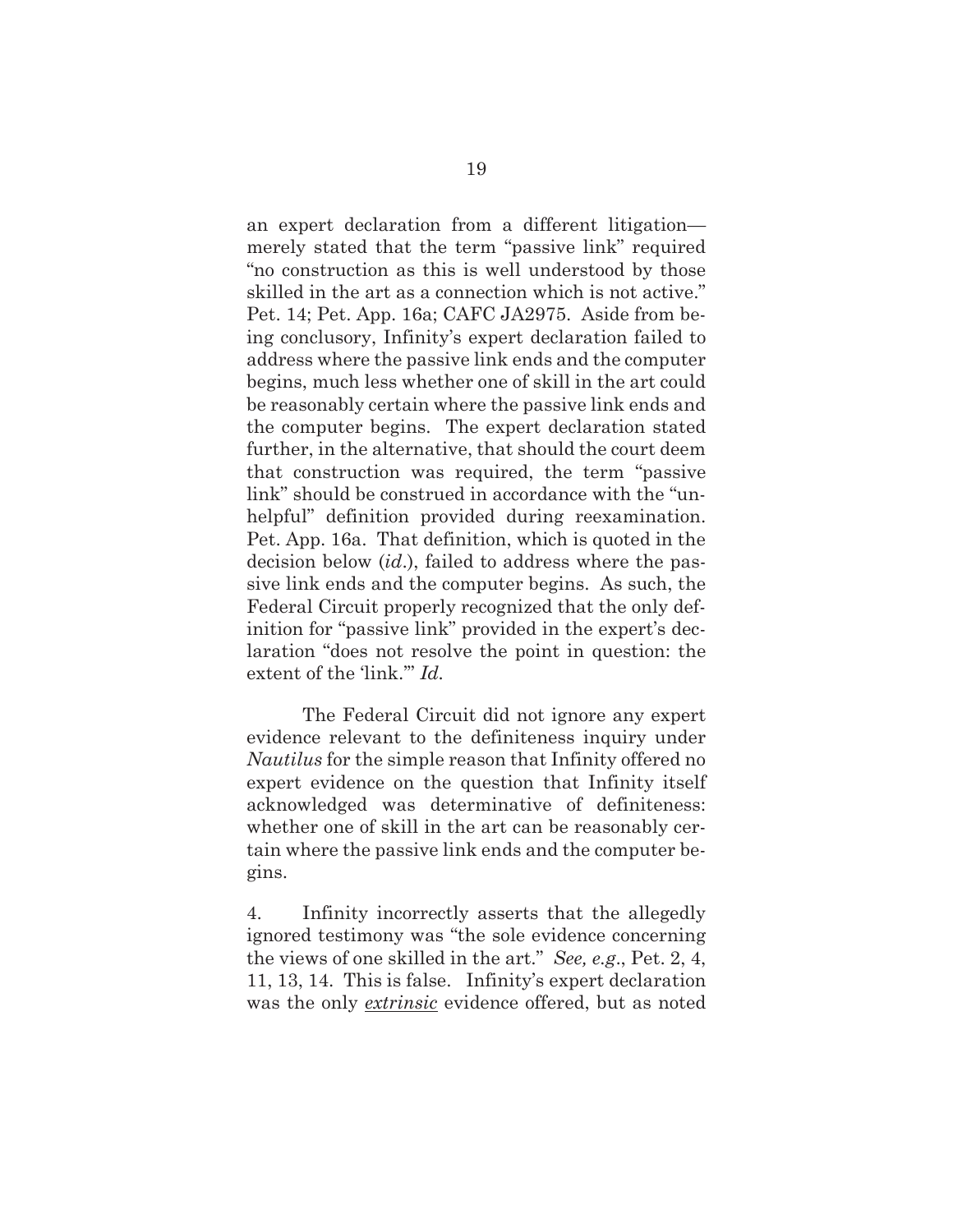above, it fails to address whether one of skill in the art can be reasonably certain where the passive link ends and the computer begins. Pet. App. 16a. The court of appeals and the district court therefore relied exclusively on the *intrinsic* evidence—*i.e.*, the prosecution history, and in particular, the contradictory positions Infinity took concerning the extent of the passive link—to resolve the issue. Those contradictory positions, on their face, made it impossible for one of skill in the art to be reasonably certain where the passive link ends and the computer begins. Thus, the indefiniteness of the claims was based exclusively upon the intrinsic evidence, rendering that decision "solely a determination of law." *Teva*, 574 U.S. at 320.

5. Respectful of this Court's warning in *Nautilus*, the court of appeals expressly resisted "viewing matters *post hoc*" to "ascribe some meaning" to the claims. Pet. App. 15a. Instead, the court took both of Infinity's irreconcilably conflicting positions at face value, confirming the "contradictory positions are plain from the patent record, thereby obviating the need to resort to 'extrinsic evidence.'" *Id*. at 16a (citing *Teva II*, 789 F.3d at 1342 ("The internal coherence and context assessment of the patent, and whether it conveys claim meaning with reasonable certainty, are questions of law."); *Teva*, 574 U.S. at 320.

Thus, the decision below follows directly from this Court's precedent and the petition for writ of certiorari should be denied.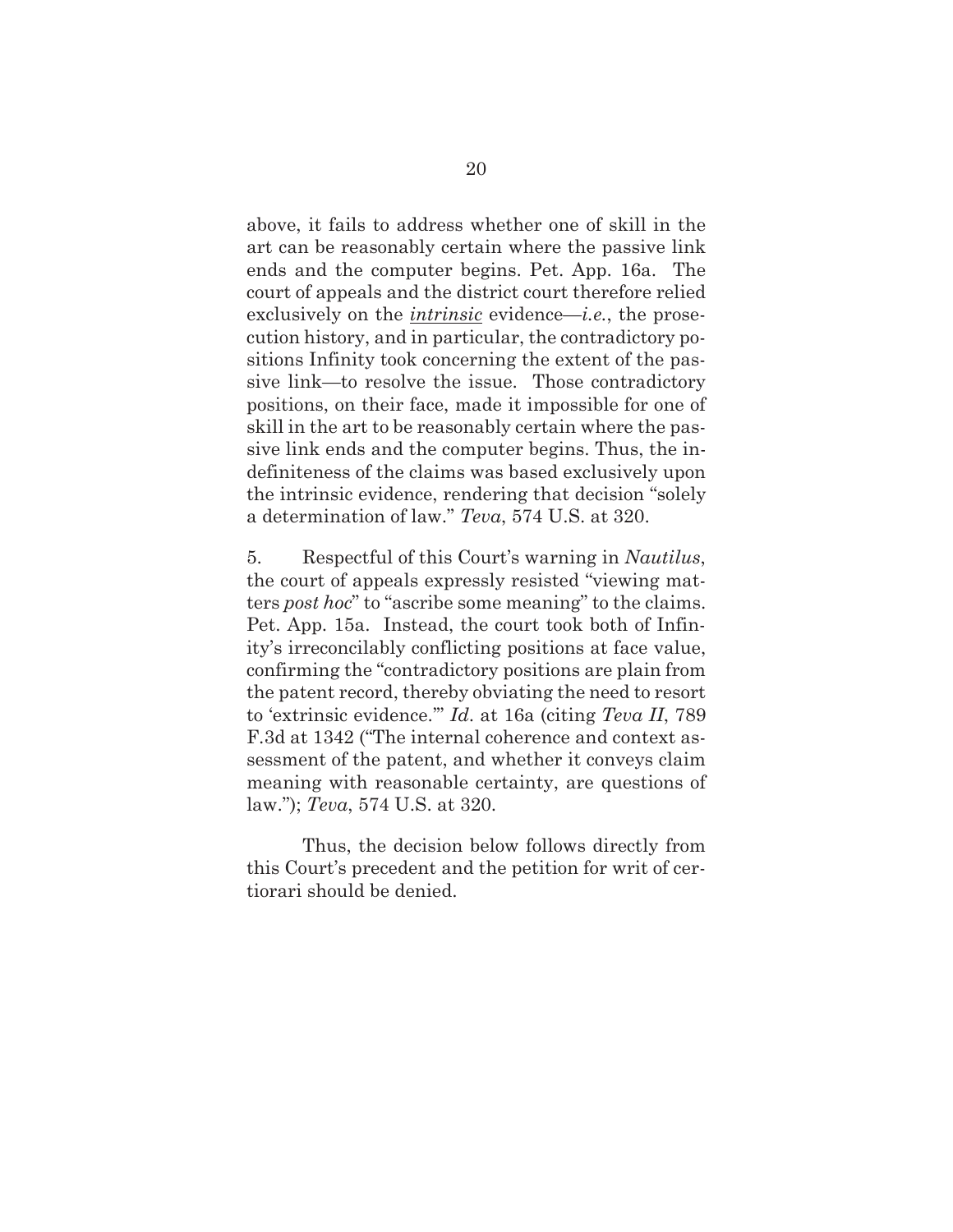### **II. THE DECISION BELOW DOES NOT PRE-SENT ANY ISSUE THE** *NAUTILUS* **COURT LEFT UNANSWERED**

Infinity argues that the Court should grant certiorari to address whether factual issues related to an indefiniteness analysis must be proven by clear and convincing evidence. Pet. 17. The unique facts and circumstances of this case, however, make it a particularly poor vehicle for resolving that question because the issue was not briefed or addressed at the Federal Circuit, the parties have previously agreed that the district court's decision did not involve such findings of fact and, regardless, the district court already required Oki Data to prove indefiniteness by clear and convincing evidence.

1. The decision below does not address the issue of the proper burden of proof, because the burden of proof, or whether Oki Data met that burden, was not addressed on appeal. The Court should decline to consider this argument "because it was not raised below." *Sisson*, 497 U.S. at 358, n.1.

2. Nonetheless, the issue of indefiniteness in this case neither involved nor turned on fact finding by the lower courts. Infinity criticizes the Federal Circuit for treating the indefiniteness inquiry in this case "as a purely legal one." Yet that is precisely how Infinity represented it should be treated by the Federal Circuit:

> The district court's constructions of 'passive link' and 'computer' are reviewed *de novo* under *Teva Pharm. USA, Inc. v. Sandoz, Inc*., 135 S. Ct. 831, 834 (2015), because the court reviewed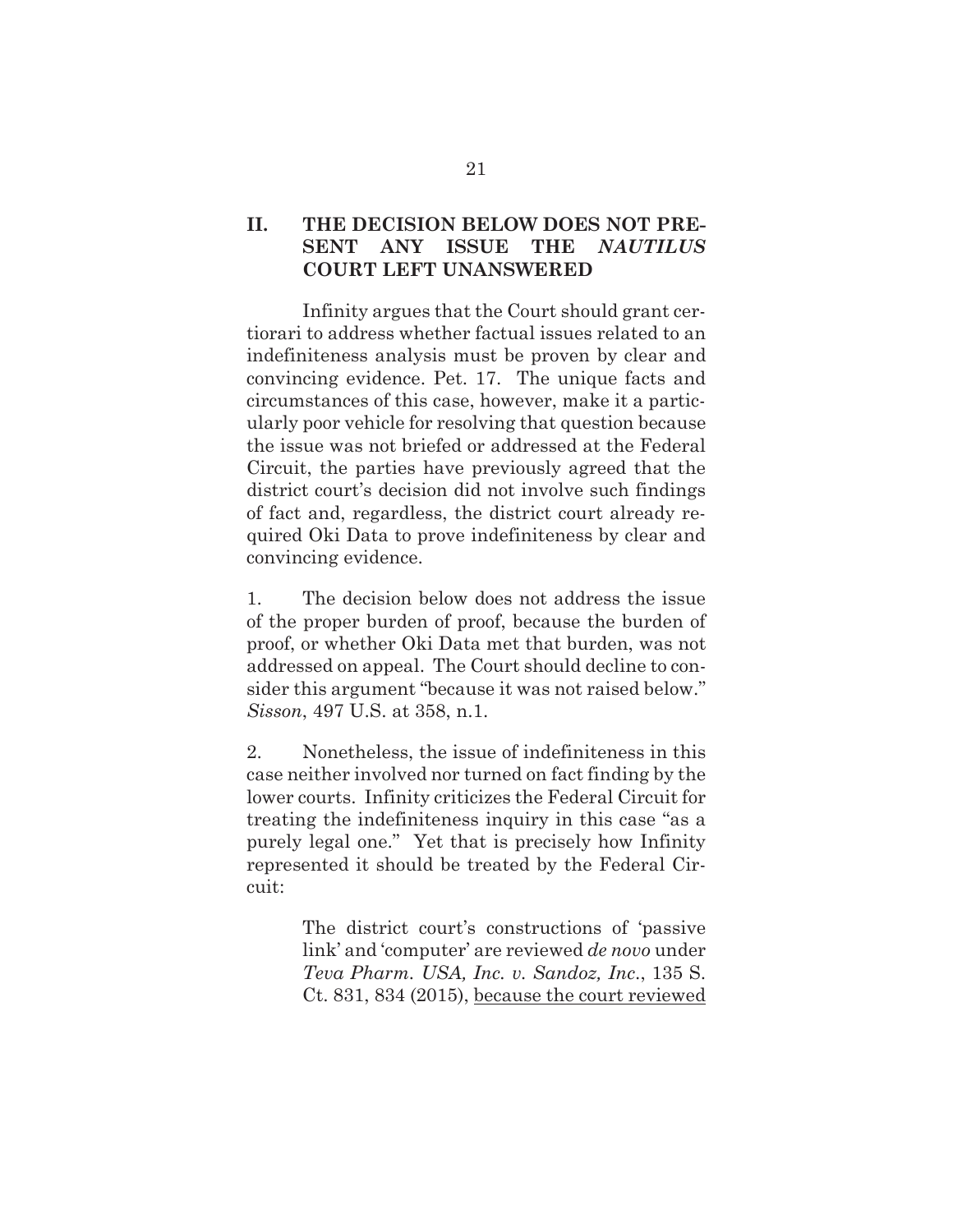and cited only to evidence intrinsic to the Infinity Patents and did not make factual findings about any disputed subsidiary facts based on extrinsic evidence in construing the term. *See generally* Appx 28-41.

CAFC Opening Brief for Plaintiff-Appellant at 25 (underline emphasis added). Now, after the Federal Circuit affirmed the district court's decision, Infinity reverses course and argues that Federal Circuit erred by applying the standard of review that it requested, and that the issue of indefiniteness should have been resolved on factual grounds. Infinity should not be permitted to approbate and reprobate during the course of the same litigation. The Court should view such oscillations with skepticism.

In accord with *Nautilus*, both of the lower courts relied upon the patent applicant's statements in the prosecution history to address the question Infinity itself acknowledged was determinative of definiteness: whether one of skill in the art can be reasonably certain where the passive link ends and the computer begins. 572 U.S. at 910. The district court found that Infinity's contradictory statements rendered the claims indefinite to a person of skill in the art. The Federal Circuit performed its *de novo* review and likewise concluded "the intrinsic evidence leaves an ordinarily skilled artisan without reasonable certainty as to where the passive link ends and the computer begins." Pet. App. 14a. In accordance with this Court's holding in *Teva*, indefiniteness based only upon the intrinsic evidence is "solely a determination of law." 574 U.S. at 320.